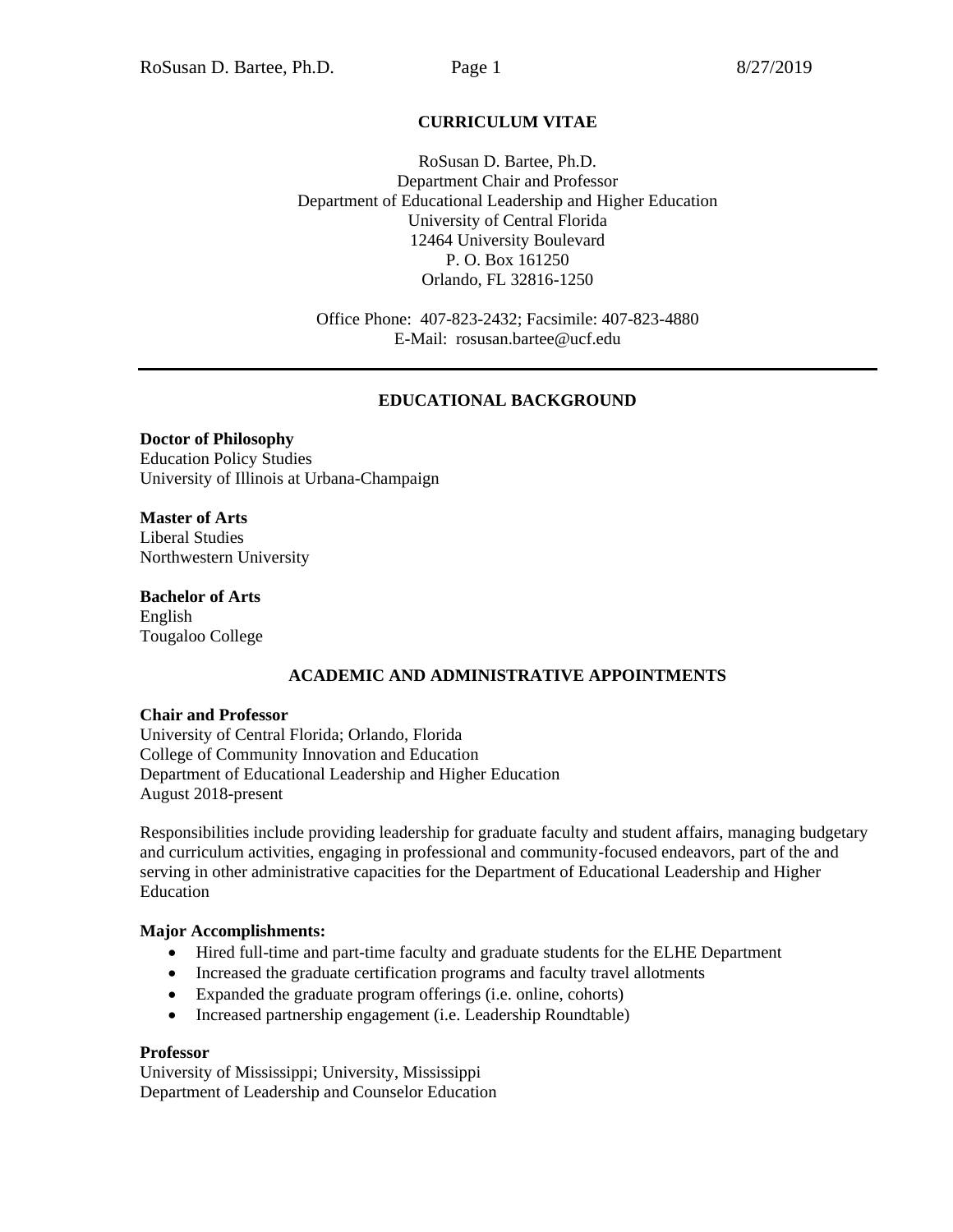August 2016-August 2018

Responsibilities include developing and executing a research agenda, teaching graduate levels courses in the Department of Leadership and Counselor Education, fulfilling service activities within the university setting and the larger professional community, and curriculum design for Master and Specialist programs (i.e. online, hybrid)

# **Major Accomplishments:**

- Collaboratively designed an online, hybrid Master and Specialist Educational Leadership Program
- Recipient of the Diversity Award for Excellence on behalf of the University of Mississippi and the Mississippi Institutions of Higher Learning
- Identified as one of Mississippi's Education Policy Fellows

# **\*Academic Administrative Leave; Interim Vice President; Office of Access and Success**

Association of Public and Land-grant Universities (APLU); Washington, DC March 2015-August 2016

# **Program Coordinator and Professor**

University of Mississippi Department of Leadership and Counselor Education July 2012-March 2015

Responsibilities include coordination of the K-12 Educational Leadership Program (i.e. admission processes, curriculum development, teaching assignments, program logistics), developing and executing a research agenda, teaching graduate levels courses in the Department of Leadership and Counselor Education, fulfilling service activities within the university setting and the larger professional community

# **Major Accomplishments:**

- Received National Recognition Status with the Educational Leadership Constituent Council (ELCC), one of the Specialized Professional Associations for administrator preparation
- Instituted faculty and school administrators' retreat focusing on leadership preparation and practitioners' matters
- Established advisory council of practitioners for the Educational Leadership Program
- Instituted efforts for new academic program cohort for the Doctorate of Education (Ed.D.) as part of the Carnegie Project on the Education Doctorate (CPED)
- Developed curriculum and taught online courses for the Ed.D. Program
- Engaged in the efforts for the development of a new online academic degree program and redesign of the Educational Leadership Program
- Hosted first annual Educational Leaders' Symposium
- Initiated and implemented Ph.D. and M.A. and Ed.S. orientations for newly admitted candidates and instructional leader mentors
- Identified graduate assistants for the role of University Mentor to serve as a liaison between the program and the schools
- Developed research assignments for the graduate assistants to conduct as part of the Educational Leadership programmatic efforts

# **Associate Professor**

University of Mississippi Department of Leadership and Counselor Education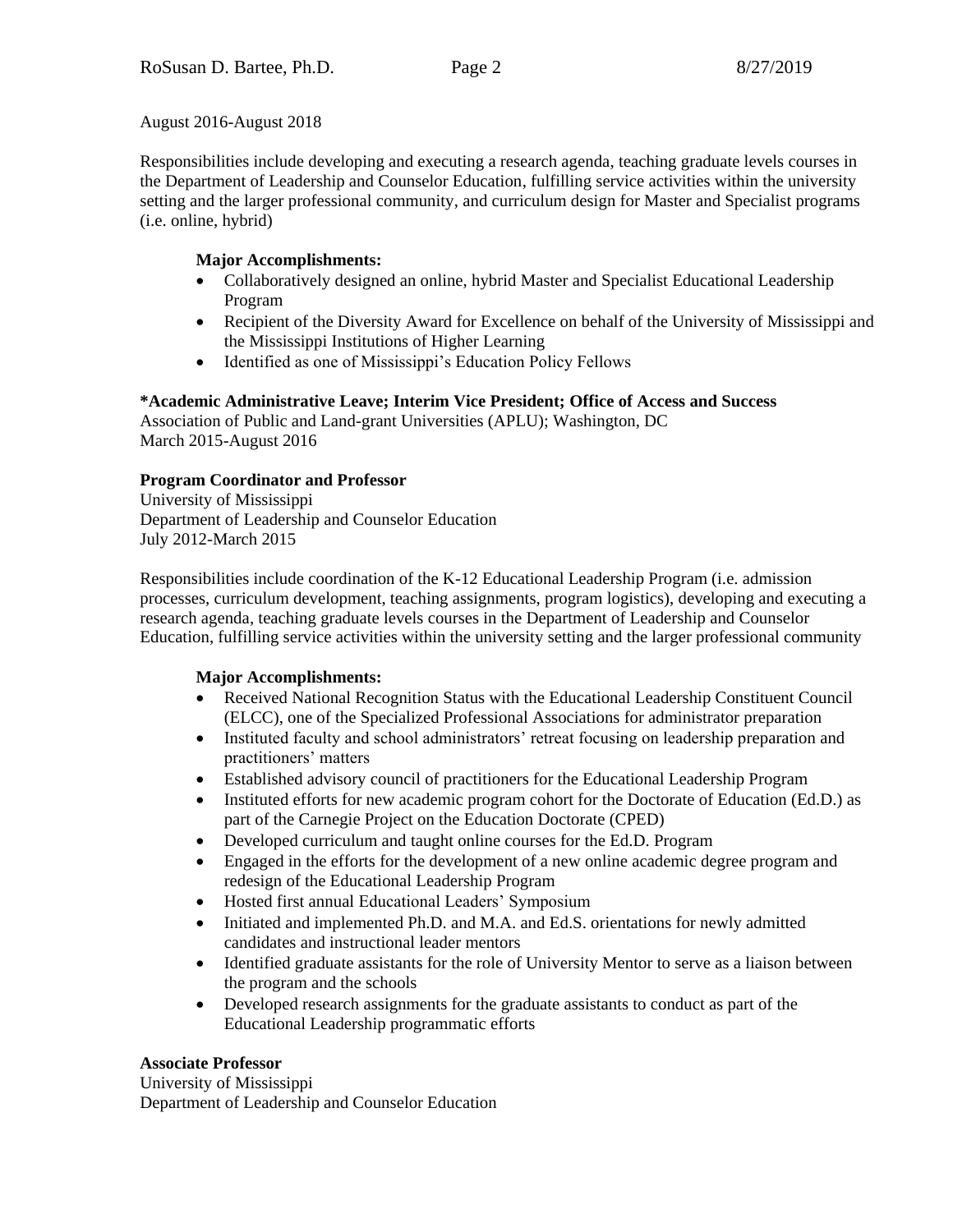August 2006-June 2012

Responsibilities include teaching educational research methods, cultural context of education, and educational leadership graduate level courses in the K-12 educational leadership program, developing and executing a research agenda, fulfilling service activities within the university setting and the larger professional community

# **Major Accomplishments:**

- Directed the National Educational Policy Forum, *Educational Policy and the 44th United States President*, one of the events adjoining the 2008 Presidential Debate hosted at the University of Mississippi
- Participated in the Curriculum Redesign for the Educational Leadership Program
- Awarded \$29,300 grant to support the National Educational Policy Forum
- Served as Chair of the Strategic Planning Committee for the School of Education
- Named as the 2008 Researcher of the Year for the School of Education

# **Adjunct Assistant Professor**

University of Maryland at College Park Department of Educational Policy and Leadership, College of Education; August 2004-December 2004

# **PROFESSIONAL ADMINISTRATIVE AND RELATED EXPERIENCES**

# **\*Interim Vice President**

Association of Public and Land-grant Universities Office of Access and Success Washington, DC March 2015-August 2016 (*taken as an academic leave from the University of Mississippi*)

Responsibilities include provide leadership to promote and advance, access, diversity and student achievement across all APLU institution, lead strategic advocacy and policy efforts in support of APLUmember serving institutions, lead research and analysis on issues and topics related to college access and completion at public higher education institution, provide leadership in advancing the land-grant mission of learning, research, and engagement; work effectively with leadership of the Council of 1890 Universities' Presidents and Commission on Access, Diversity, and Excellence in the achievement of their respective mission; Promote partnerships and collaborative programs with public and private firms/organizations designed to advance the mission of public universities

# **Major Accomplishments:**

- Received a major grant from the National Science Foundation where I served as a Principal Investigator
- Co-authored the report, *Diverse pathways to STEM degree completion: Connecting minority males to student success*, focusing on the pathways toward success in STEM degrees
- Increased participation from APLU-member institutions with the Project Degree Completion Award
- Enhanced visibility of the 1890 Universities and their alumni through the creation of the 1890 Universities Career Exemplar Award
- Expanded internal and external collaborative partnerships
- Generated concept papers and meeting convening on faculty diversity and noncognitive factors
- Efficiently managed budget and fiscal allocations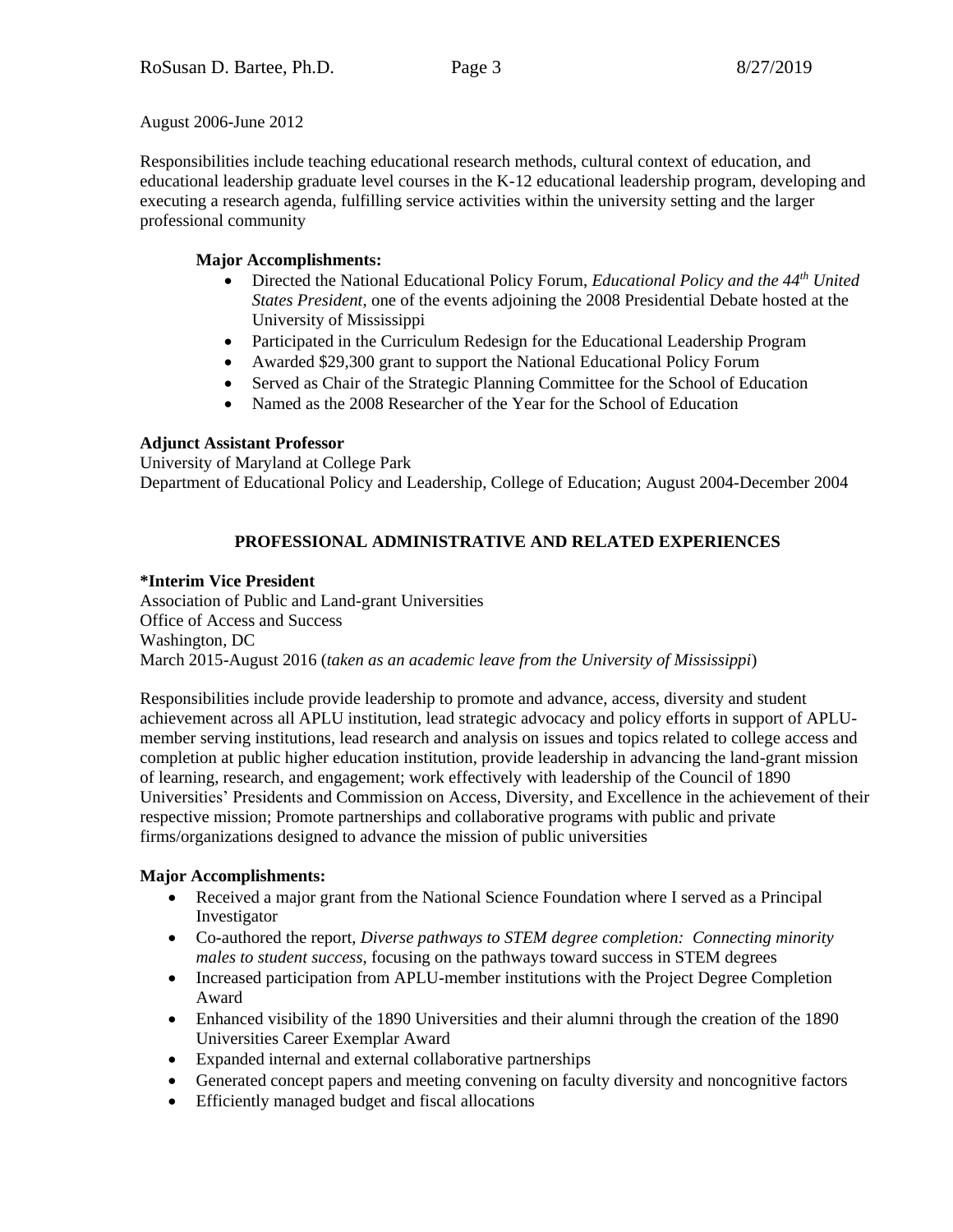Garnered generator support from philanthropic efforts from major higher education organizations or foundations (i.e. National Science Foundation, Lumina Foundation, USA Funds, NASA, and Educational Testing Service)

### **Associate Director**

National Council for Accreditation of Teacher Education (NCATE) February 2005-August 2006

Responsibilities include administrative leadership, evaluation and programmatic activities, budget oversight and management, hiring and managing staff, serving as the liaison between the Reading First Teacher Education Network (RFTEN) project and its respective institutions, and working closely with the Project Director to ensure that the goals and objectives of the RFTEN project are achieved.

 The RFTEN project, a 4.5 million dollar grant funded by the U.S. Department of Education, uses evidence-based research in teacher education curricula at minority serving institutions. As a response to *No Child Left Behind* (*NCLB*), RFTEN, an implementation project, aims to close achievement gaps through teacher preparation, student learning, and school partnerships.

### **Major Accomplishments:**

- Developed and instituted strategies, evaluation, and programmatic initiatives for the RFTEN project;
- Managed the implementation of case studies volume about the impact of the RFTEN project;
- Established institutional partnerships among selected RFTEN colleges and universities within the same state;
- Convened two evaluation and teacher education forums with academic researchers and evaluators, State Directors of Teacher Education, Reading First State Directors, selected RFTEN Deans and Faculty;
- Implemented system of checks and balances to manage budget and accounting procedures to enhance measures of accountability and responsibility;
- Fostered quality relationships and networks between RFTEN stakeholders (i.e. participating institutions, Quality Assurance Coaching Consultants, NCATE, the Department of Education, higher education community).

### **Interim Executive Director**

Frederick D. Patterson Research Institute of the United Negro College Fund December 2004-February 2005 Responsibilities included administrative leadership, oversight of budget activities, and staff management

### **Senior Research Associate and Program Manager**

Frederick D. Patterson Research Institute of the United Negro College Fund August 2003-December 2004

Responsibilities included research and administrative functions, implementation of programmatic initiatives, staff management, served as liaison between the Institute and the higher education policy community, worked closely with the Executive Director to ensure that the goals of the Institute were achieved

# **Major Accomplishments**: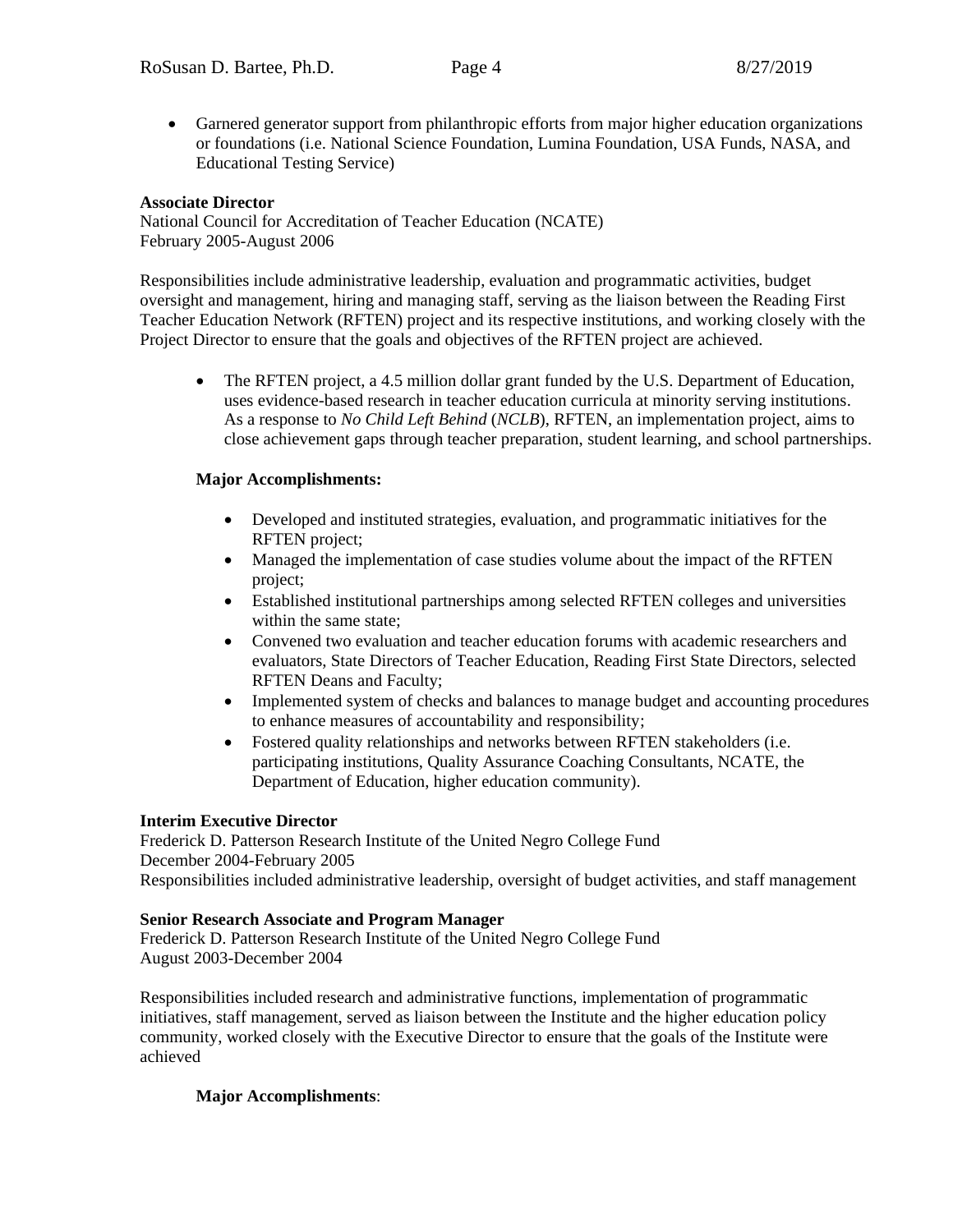- Served as contributor in the research volume on higher education and Brown v. Board of Education;
- Implemented policy initiatives and forums to establish and/or inform research agendas for academic researchers, policymakers, and practitioners;
- Developed infrastructural documents (i.e. compensation based on merit performances, evaluation procedures for the Institute's referred journal, and the procurement of external grants) to guide the Institute's administrative functions;
- Created and implemented programmatic initiatives for the Institute to support outreach activities within the higher education community.

# **Project Coordinator**

University of Illinois at Urbana-Champaign

Summer Research Opportunities Program (SROP) Research Project; Department of Educational Policy Studies, College of Education; January 2001-July 2003

Responsibilities included coordinating relevant research and evaluation activities for the initiative, serving as a liaison between the SROP project and the Graduate Schools of the respective institutions, producing internal and external reports, managing staff, and providing other administrative and programmatic support to carry out the goals of the project.

 A 1.5 million grant funded by the U.S. Department of Education, the SROP Research project examined the implications of sponsorship programs in higher education, particularly the Big Ten research institutions that comprised the Committee on Institutional Cooperation (CIC). The project focused on matriculation patterns of undergraduate students, who had participated in SROP, into graduate schools since the project began in 1986.

### **Major Accomplishments:**

- Convened forum with researchers to establish the research agenda for the SROP research project;
- Coordinated and managed all logistical and programmatic activities related to site visits to the CIC institutions for the research team;
- Fostered quality relationships and networks between the SROP research project and the SROP research institutions.

### **University of Illinois at Urbana-Champaign**

### **Research Assistant**

Department of Educational Organization and Leadership, College of Education; August 1999-May 2001

### **Teaching Assistant**

Department of Educational Policy Studies, College of Education; August 1999-December 2000

### **Research Fellow**

Institute for Governmental Public Affairs; August 2000-May 2001

### **Instructor**

College of Arts and Sciences; January 2001-May 2001

# **Evaluation Intern**

Office of Civil Rights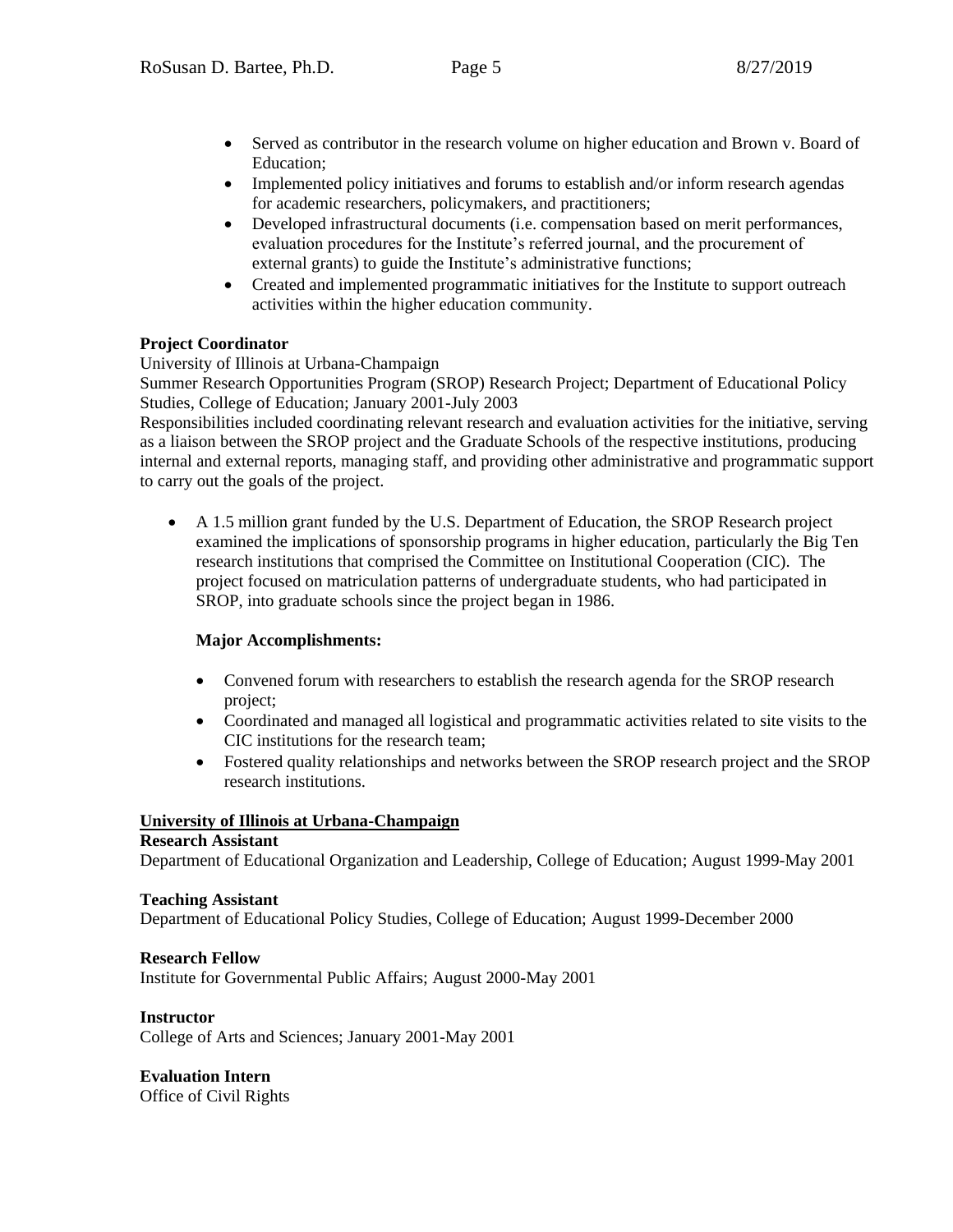U.S. Department of Education, Washington, D.C.; June 2000-July 2000

### **Research Assistant**

Department of Educational Policy Studies, College of Education; May 1999-August 1999

**Northwestern University Graduate Assistant** Office of Minority Student Affairs; September 1997-June 1998

# **GRADUATE COURSES TAUGHT**

### **Education Policy and Community Relations**

University of Mississippi; January 2018-August 2018

**Education and Society** University of Mississippi; January 2016-August 2018

### **Leading Change for Educational Organizations**

University of Mississippi; August 2011-August 2018

# **Leadership for Supporting Quality Instruction**

University of Mississippi; August 2010-August 2018

### **Data-led Curriculum and Instruction**

University of Mississippi; January 2010-August 2018

# **Leading Quality Instruction**

University of Mississippi; May 2007-August 2018

# **Education Research Methods**

University of Mississippi; January 2007-August 2018

# **Cultural Context of Education**

University of Mississippi; August 2006-August 2018

#### **Education and Society** University of Maryland at College Park; August 2004-December 2004

### **Foundations of American Education** University of Illinois at Urbana-Champaign; August 1999-December 2001

# **ACADEMIC/SCHOLARLY PUBLICATIONS**

### **Books**

### Bartee, R. D. & George, P. L. (Eds.). (2019). *Contemporary perspectives on social capital in educational contexts*. Charlotte, NC: Information Age.

Bartee, R. D. (Ed.). (2011). *Contemporary perspectives on capital in educational contexts*. Charlotte, NC: Information Age.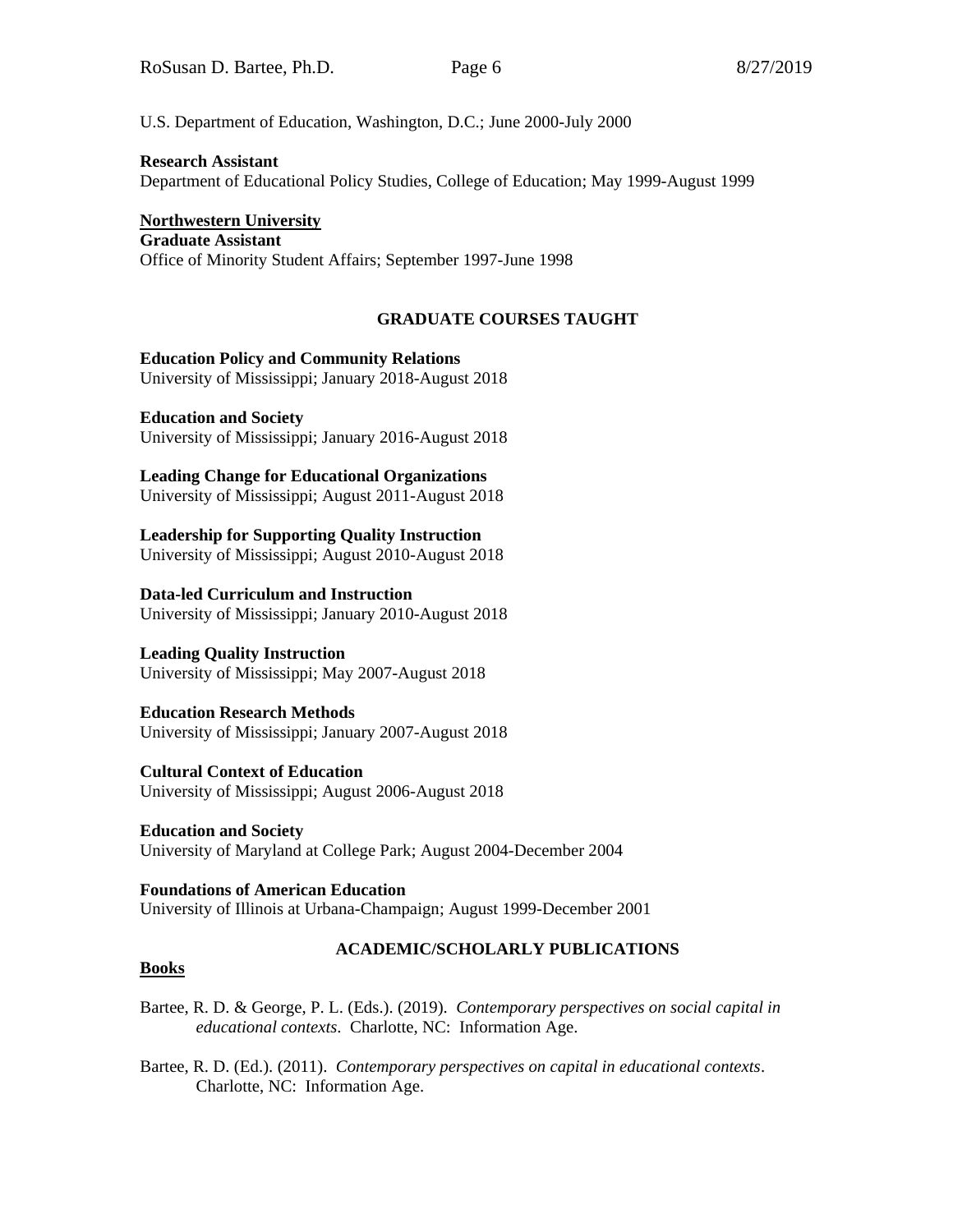- Brown II, M. C. & Bartee, R. D. (Eds.). (2009). *The broken cisterns of African American education: Academic performance and achievement in the post-Brown era*. Charlotte, NC: Information Age.
- Bartee, R. D. & M. C. Brown II. (2007). *School matters: Why African Americans students need multiple forms of capital*. New York: Peter Lang.

#### **Book Chapters**

- Bartee, R. D. & George, P. L. (Eds). (2019). Understanding social capital through intersections of K-12 and higher education. In *Contemporary perspectives on social capital in educational contexts*. Charlotte, NC: Information Age.
- Bartee, R. D. (2013). Examining trends in cultural, social, and symbolic capital *pre* and *post* No Child Left Behind: The status of African American females in cognitive and noncognitive achievements within Michigan public schools . In Zamani-Gallaher, E. & Polite, V. (Eds.), African American females: Achievements, challenges, and images in contemporary contexts, pp. 3-27. Lansing: Michigan State University Press.
- Brown II, M. C. & R.D. Bartee. (2009). Rethinking African American education post-Brown: An introduction. In Brown II, M. C. and Bartee, R. D. (Eds.), *The broken cisterns of African American education: Academic performance and achievement in the post-Brown era*. New York: Peter Lang.
- Bartee, R. D. (2009). Impacting educational processes through cultural and social capital: Understanding 'teacher' and 'administrator' leadership capacities. In Brown II, M. C. & Bartee, R. D. (Eds.), *The broken cisterns of African American education: Academic performance and achievement in the post-Brown era.* Charlotte, NC: Information Age.
- Bartee, R.D. (2008). Increasing the social capital of underrepresented populations. In B.C. Williams (Ed.), *Preparing effective teachers of reading: Putting research findings to work for student learning*. New York: Peter Lang.
- Bartee, R. D. (2007). Education leadership as 'capital' for a diverse school setting: Understanding the dynamics of social and symbolic capital as exemplars of successful leadership strategies. In Donahoo, S. & R. Hunter (Eds.), *Teaching leaders to lead teachers: Educational administration in the era of constant crisis*. United Kingdom: Elsevier Science Ltd.
- Brown II, M. C. & Bartee, R. D. (2007). Introduction. In Brown, M. C. II (Ed.), *Still not equal: Expanding educational opportunity in society*. New York: Peter Lang.
- Brown II, M.C. , Hurst, T., Bartee, R. D. & T. Yates. (2007). African American college enrollment and completion: A decade of progress. In Brown, M. C. II (Ed.), *Still not equal: Expanding educational opportunity in society*. New York: Peter Lang.
- Brown II, M. C. & Bartee, R. (2004). African-American students within the desegregated P-16 pipeline: Opportunities, outcomes, and value-based ideologies. In Brown II, M. C. & Land, R. R. (Eds.), *The politics of curricular change: Race, hegemony, and power in education.* New York: Peter Lang. *Educators Journal, 4*, 15-25. \*REPRINTED from the National Alliance of Black School Educators Journal, 4, 15-25.

Bartee, R., Brown, M. C. & Trent, W. T. (2003). School A or school B? The nexus between race and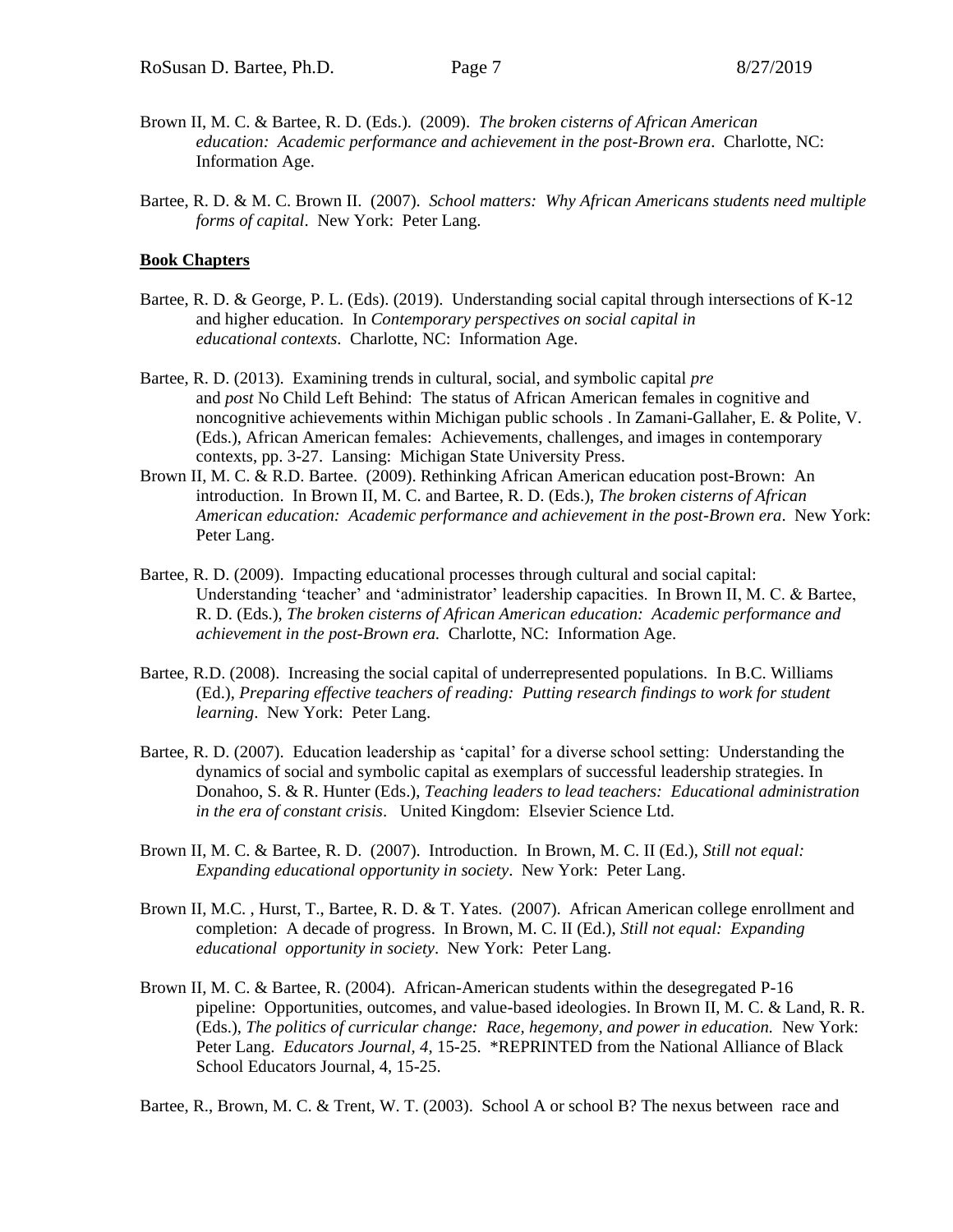school choice. In C. C. Yeakey, R. D. Henderson, M. Shujaa (Eds.), *Surmounting the odds: Equalizing educational opportunity in the new millennium*. Greenwich, CT: Information Age.

#### **Journal Articles**

- Bartee, R. D. (2012). Redefining educational leadership through principal preparation: Recontextualizing the knowledge and skill of educational leadership through principal preparation: Implications of cultural and social capital in teaching and learning for administrators. *Planning and Changing,* 43, 322-343.
- Bartee, R. D. (2012). Educational leadership and professional development: The transformational currency of cultural and social capital for urban school contexts. *National Journal of Urban Education and Practice*, 5, 348-362.
- Bartee, R. D. (2010). Transforming the currency of educational leadership into cultural and social capital as transformational leadership. *National Forum of Applied Educational Research Journal*, 24, 85-91*.*
- Bartee, R. D. (2009). Internal and external indicators of social capital in the K-16 pipeline: Examining individual and institutional experiences for shared academic interests. *Journal of Educational Concepts*, 1, 100-129.
- Bartee, R. D. (2008). Individual and collective experiences in the academic pipeline: The role of cultural, social, and symbolic capital in shaping career expectations and aspirations. *The National Journal of Urban Education and Practice,* 1, 211-223.
- Hunter, R. C. & Bartee, R. D. (2003). Issues of competition, class, and race. *Education and Urban Society*, 35, 151-160.
- Bartee, R., Beckham, J., Gill, C. Jackson, K., Land, R., Parker, L., & Williams, D. (2000). Race, reform, and redistributive justice: African-American perspectives on the Decatur, IL events and implications for educational leadership in special education. *Journal of Special Education*, 13, 19- 29.
- Hunter, R., Brown, M.C., & Bartee, R. (2000). Affirmative action and education: Lessons from *Wygant* and *Piscataway. School Business Affairs*, 67, 28-32.
- Brown II, M. C. & Bartee, R. (2000). African-American students within the desegregated P-16 pipeline: Opportunities, outcomes, and value-based ideologies. *National Alliance of Black School Educators Journal, 4*, 15-25. \*REPRINTED in M.C. Brown & R. R. Land (Eds.). (2004). *The politics of curricular change: Race, hegemony and power in education.* New York: Peter Lang.

#### **Evaluation and Technical Reports, Book Review, and Scholarly Commentary**

- Avery, J. C. & Bartee, R. D. (2016). *Diverse pathways to STEM degree completion: Connecting minority males to student success*. Retrieved from [http://www.aplu.org/members/commissions/access](http://www.aplu.org/members/commissions/access-%09diversity-and-excellence/MMSI.pdf)[diversity-and-excellence/MMSI.pdf.](http://www.aplu.org/members/commissions/access-%09diversity-and-excellence/MMSI.pdf) Association of Public and Land-grant Universities: Washington, DC.
- Bartee, R. D. (2012). *Two-year summative report for the Jackson's Urban Leadership for Excellence* (JULE). Mississippi Institute for Learning: Jackson, MS.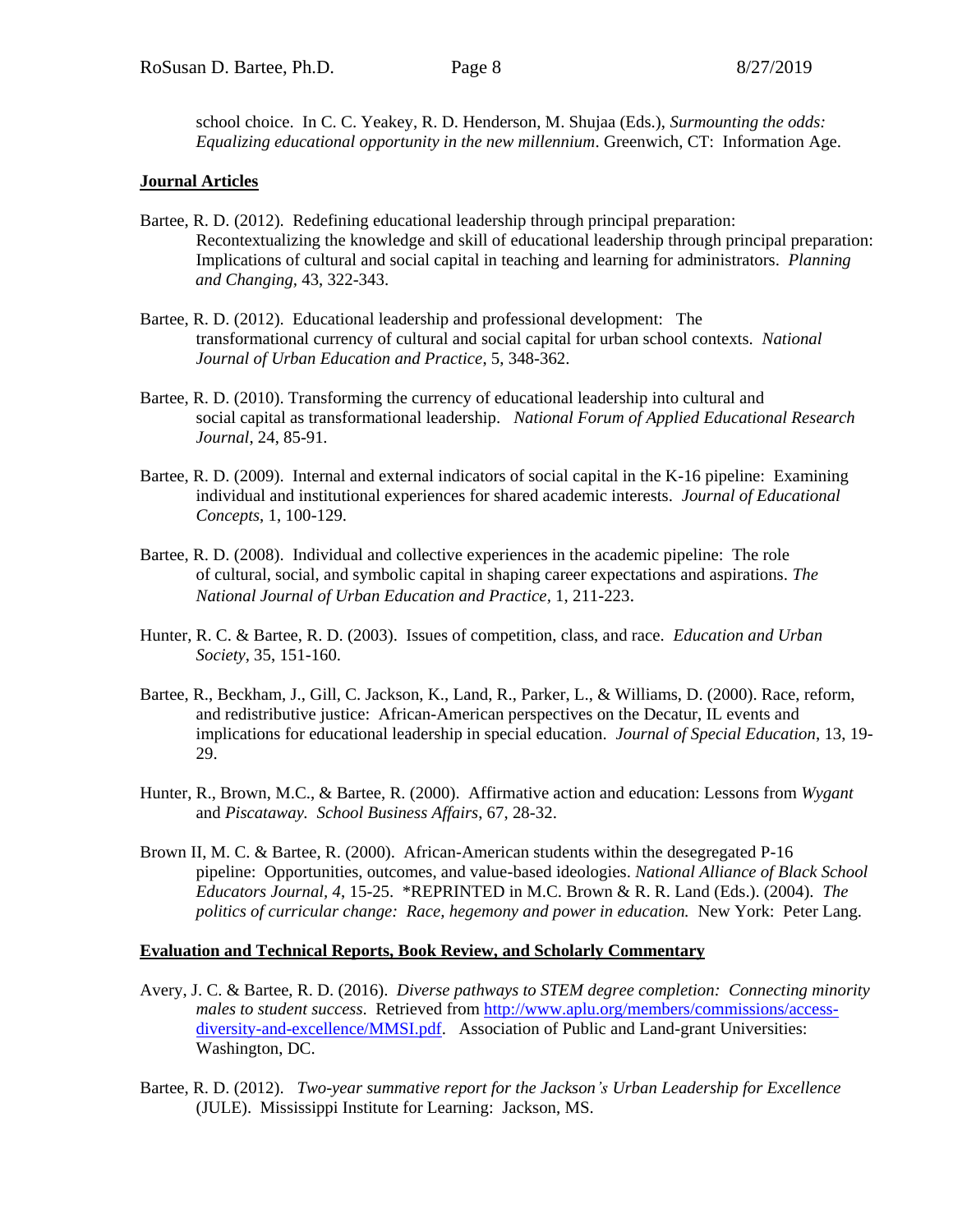- Bartee, R. D. (2010). *Demographical information, survey analyses, and participant viewpoints on leadership and literacy instructional development*. Mississippi Institute for Learning: Jackson, MS.
- Bartee, R. D. (2010). *Session evaluations on professional development activities*. Mississippi Institute for Learning: Jackson, MS.
- Bartee, R. D. (2010). *Comprehensive review of the strategic plan of the Holly Springs School District*. Holly Springs School District: Holly Springs, MS.
- Bartee, RoSusan (2009, May 21)*.* Both Sides Now: The Story of School Desegregation's Graduates [Review of the book *Both Sides Now: The Story of School Desegregation's Graduates*]. *Teachers College Record*, [http://www.tcrecord.org](http://www.tcrecord.org/Home.asp) ID Number: 15634.
- Bartee, R. D. (2007). Decision to go to graduate school. Perspectives prepared for "Applying to graduate school: Tips, timeline, and the tools of the trade," p. 24. Committee for Institutional Cooperation.
- Bauman, G. L., Bustillos, L. T., Bensimon, E. M., Brown, M. C. II, & R. Bartee. (2005). Achieving equitable educational outcomes with all students: The institution's roles and responsibilities. Washington, DC: Association of American Colleges and Universities.

#### **Dissertation Research Productivity**

Dissertation Chair (Doctor of Philosophy; University of Central Florida) **Title of Dissertation:** The Stories of Transition: A Qualitative Exploration of International Undergraduat eStudents' Academic Experiences in First-Year Seminar Course in the United States **Date of Completion:** May 2019 **Name of Candidate:** Ms. Masha Krsmanovic **ProQuest Database:** N/A

#### Dissertation Chair (Doctor of Philosophy; University of Mississippi)

**Title of Dissertation:** Principal Preparation and Student Achievement in Mississippi Public Education **Date of Completion:** N/A (*only completed the dissertation prospectus under my leadership in Spring 2018)* **Name of Candidate:** Mr. Triosiki Pettis **ProQuest Database:** N/A

**Title of Dissertation: Student Athletes and Academic Achievement in Public Schools Date of Completion:** N/A (*only completed the dissertation prospectus under my leadership in Spring 2018*) **Name of Candidate:** Mr. Derek King **ProQuest Database:** N/A

**Title of Dissertation:** Navigating the role of curricular pathways and school contexts in postsecondary outcomes for students of color in STEM **Date of Completion:** August 2018 **Name of Candidate:** Dr. LaTanya Dixon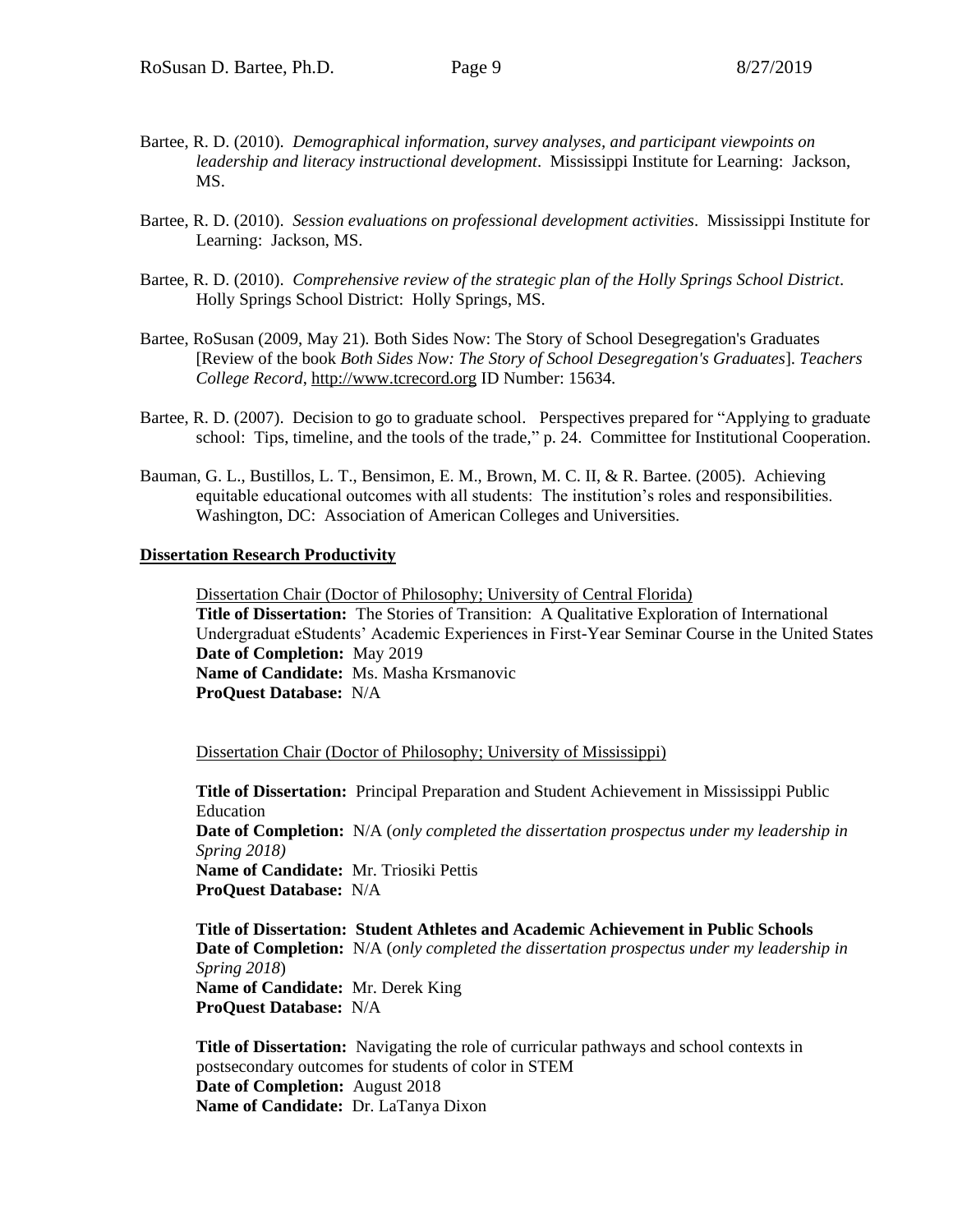**ProQuest Database:** UMI # (unknown)

**Title of Dissertation:** Crisis Management and Teacher and Principal Preparation **Date of Completion:** December 2017 **Name of Candidate:** Dr. Newman Robertson **ProQuest Database:** Proquest 10638232

**Title of Dissertation:** The impact of pre-kindergarten programs on student achievement in Mississippi elementary schools **Date of Completion:** August 2017 **Name of Candidate:** Dr. Fletcher Hargis **ProQuest Database:** Proquest 10515651

**Title of Dissertation:** [The acting white phenomenon: An examination of existing and emerging](http://search.proquest.com.umiss.idm.oclc.org/pqdtlocal1006592/docview/1842253966/2E2864E9F0264F96PQ/1?accountid=14588)  implications for [African American students in rural high schools in Mississippi](http://search.proquest.com.umiss.idm.oclc.org/pqdtlocal1006592/docview/1842253966/2E2864E9F0264F96PQ/1?accountid=14588) **Date of Completion:** August 2016 **Name of Candidate:** Dr. Earl Richard **ProQuest Database:** UMI 10160605

**Title of Dissertation:** Technology integration and student achievement: Examining diverse technology learning environments and college and career readiness in rural North Mississippi high schools

**Date of Completion:** May 2015 **Name of Candidate:** Dr. Randi N. Peel **ProQuest Database:** UMI 3707720

**Title of Dissertation:** The Diverse Nature of Corporal Punishment: An Investigation of the Relationship between Students' Perceptions of the Discipline Method, Students' Academic Performance, and Social Behaviors

**Date of Completion:** May 2015 **Name of Candidate:** Dr. Demeka Smith **ProQuest Database:** UMI 3707758

**Title of Dissertation:** A Contextual Examination of Mississippi's Principal Preparation Programs and their Impact on Student Achievement **Date of Completion:** May 2014 **Name of Candidate:** Dr. Wilner Bolden III **ProQuest Database:** UMI 3628549

**Title of Dissertation:** The relationship of teacher efficacy, teacher experience, and teacher grade level within the implementation process of behavioral interventions **Date of Completion:** April 2011 **Name of Candidate:** Dr. Irene Walton **ProQuest Database:** UMI 3461441

**Title of Dissertation:** The impact of pre-k programs on student achievement and instructional leadership in rural Mississippi school districts **Date of Completion:** April 2011 **Name of Candidate:** Dr. Jeremy Stinson **ProQuest Database:** UMI 3461316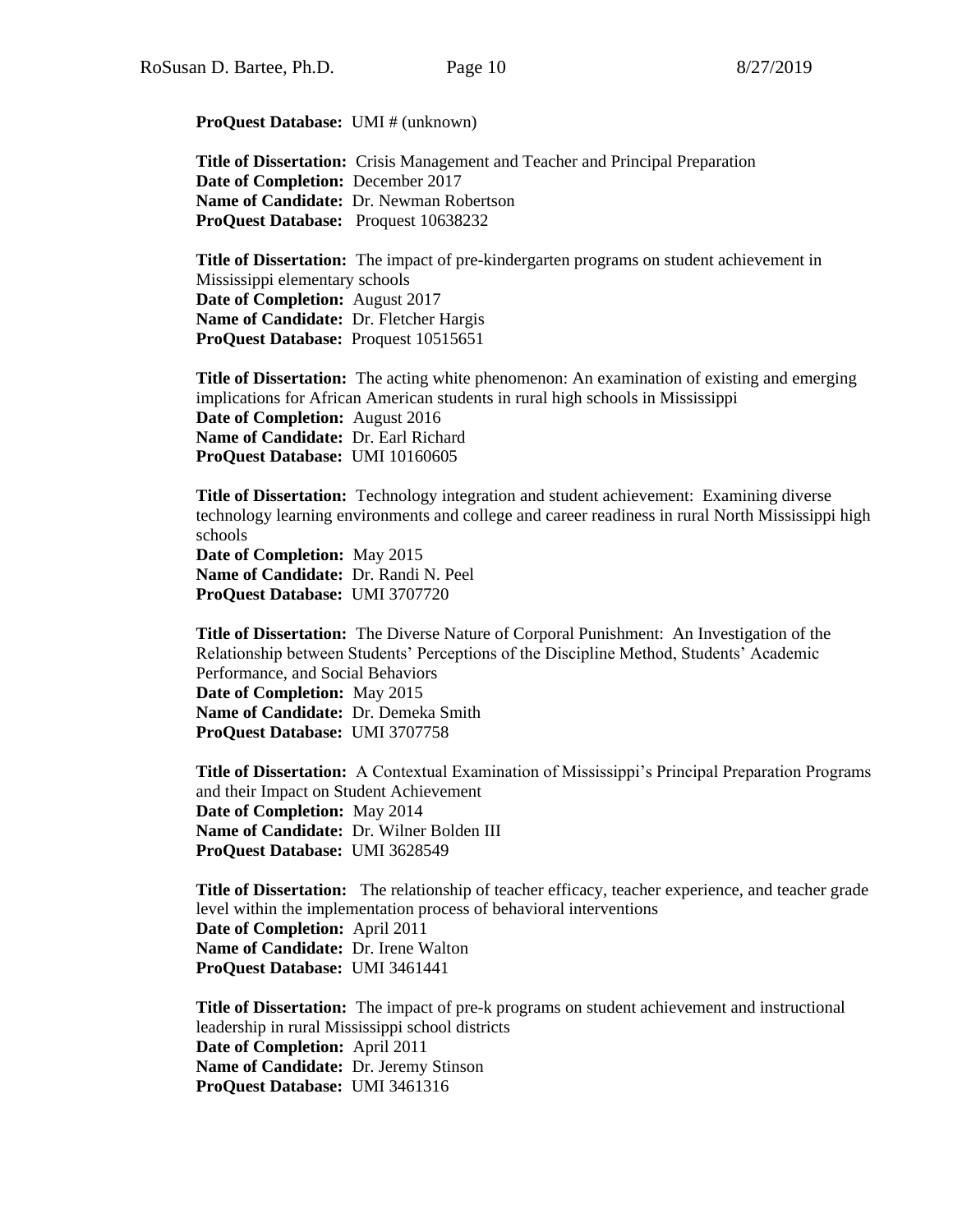**Title of Dissertation:** A correlational study of the relationship between teacher self-efficacy and student achievement in the Mississippi **Date of Completion:** April 2010 **Name of Candidate:** Dr. Valmadge Towner **Proquest Database:** UMI 3447118

**Title of Dissertation:** An analysis of teachers' mood and school culture in relation to the absenteeism of elementary school faculty members **Date of Completion:** April 2009 **Name of Candidate:** Dr. Darlene Washington **ProQuest Database:** UMI 3358538

**Title of Dissertation:** Examining student achievement and teacher qualifications: Implications of the Head Start Re-authorization of 2005 **Date of Completion:** April 2009 **Name of Candidate:** Dr. Vivian Simmons **ProQuest Database:** UMI 3358539

**Title of Dissertation:** An analysis of at-risk student achievement in a PLATO credit recovery course **Date of Completion:** December 2007 **Name of Candidate:** Dr. Robert Gordon **ProQuest Database:** UMI 3329544

**Dissertation Chair (Doctor of Education)**

**University of Central Florida**

**Title of Dissertation:** Suspensions and Referrals to Law Enforcement of African American Students Pre and Post Restorative Justice **Date of Completion:** May 2019 **Name of Candidate:** Dr. Adrienne Brown **ProQuest Database:** N/A

**Title of Dissertation:** A Comparative Analysis of Public School Collective Bargaining Agreements in Florida **Date of Completion:** May 2019 **Name of Candidate:** Dr. Aliza Berk **ProQuest Database:** N/A

#### **University of Mississippi**

**Title of Dissertation:** The Examination of Effective Tier 3 Interventions in Middle School Minority Children **Date of Completion:** N/A (*only completed the dissertation prospectus under my leadership in February 2018*) **Name of Candidate:** Mr. Markenston Jean-Louis **ProQuest Database:** N/A

**Title of Dissertation:** Improving School Climate through Positive Behavior Interventions and **Supports**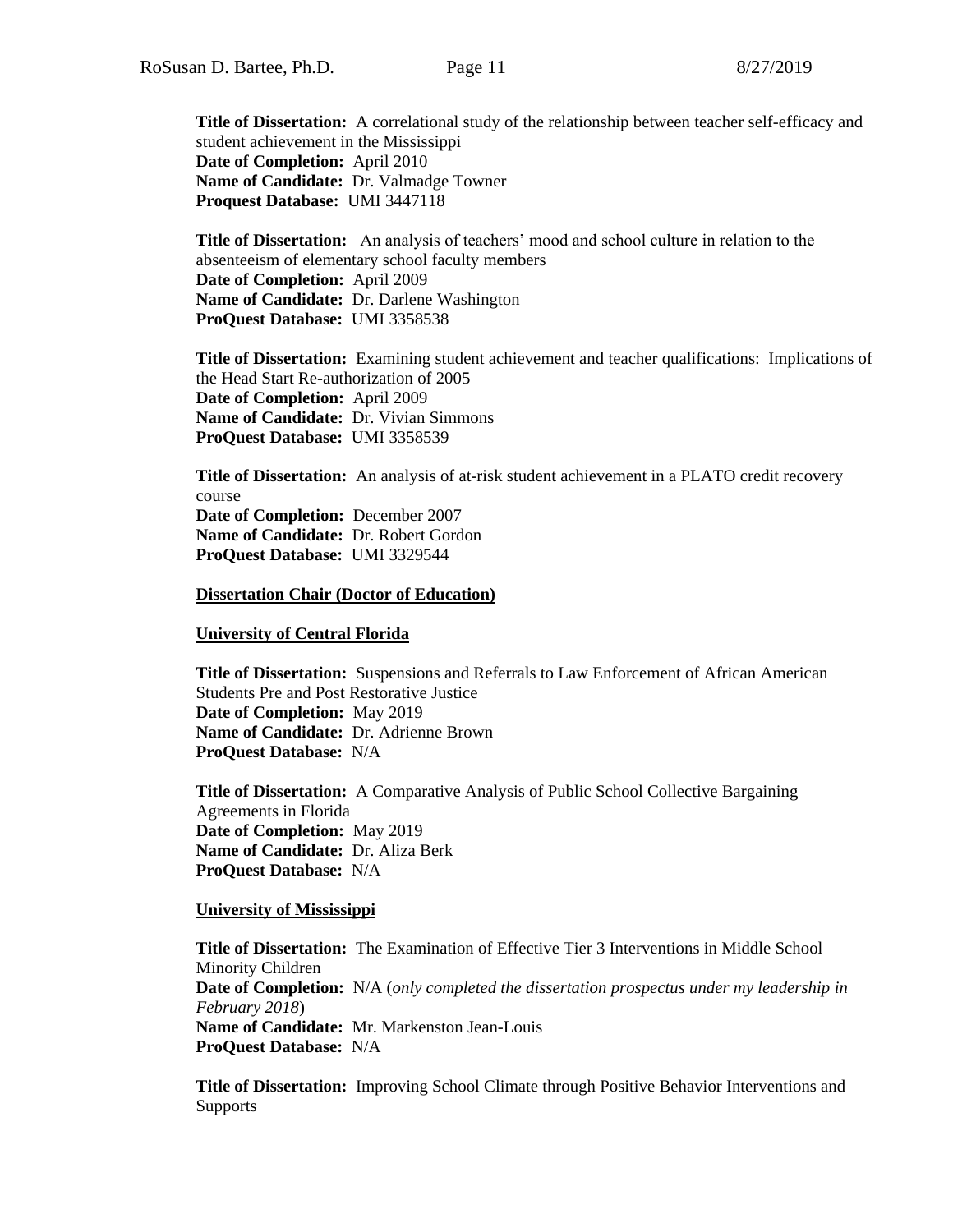**Date of Completion:** N/A (*only completed the dissertation prospectus under my leadership in Spring 2018*) **Name of Candidate:** Ms. Cindy Risher **ProQuest Database:** N/A

**Title of Dissertation:** Improving Instruction and the Blended-Learning Approach **Date of Completion:** August 2018 **Name of Candidate:** Dr. Ashley Fonte **ProQuest Database:** Proquest # (unknown)

**Title of Dissertation:** Combatting Chronic Absenteeism by Providing Interventions Modeled within the Tier Process **Date of Completion:** August 2018 **Name of Candidate:** Dr. Haley Wilson **ProQuest Database:** Proquest # (unknown)

Dissertation Committee Member (Doctor of Philosophy)

**Title of Dissertation:** Organizational Factors Impacting Teacher Turnover in Mississippi School **Districts Date of Completion:** May 2018 **Name of Candidate:** Ms. Angela Wheeler Bass **ProQuest Database:** Proquest #10813381

**Title of Dissertation:** Teacher quality and principal preparation in rural schools **Date of Completion:** December 2017 **Name of Candidate:** Ms. Paula Tharp **ProQuest Database:** Proquest #10684117

**Title of Dissertation:** African American female principals of urban high schools and their negotiation of work and family conflicts **Date of Completion:** December 2017 **Name of Candidate:** Ms. April Smith **ProQuest Database:** Proquest#10638938

**Title of Dissertation:** Teachers' perceptions of school leaders' behaviors and the relationship to student achievement and growth **Date of Completion:** December 2016 **Name of Candidate:** Dr. Kimberly Waller **ProQuest Database:** UMI 10246148

**Title of Dissertation:** The relationship between the Mississippi Adequate Education Program and Student Achievement in Mississippi Schools **Date of Completion:** May 2017 **Name of Candidate:** Dr. Avence Pittman **ProQuest Database:** UMI 10264381

**Title of Dissertation:** A phenomenography of Mississippi African American high school students' progress in English Language Arts (ELA) **Date of Completion:** May 2015 **Name of Candidate:** Dr. Ebonee Williams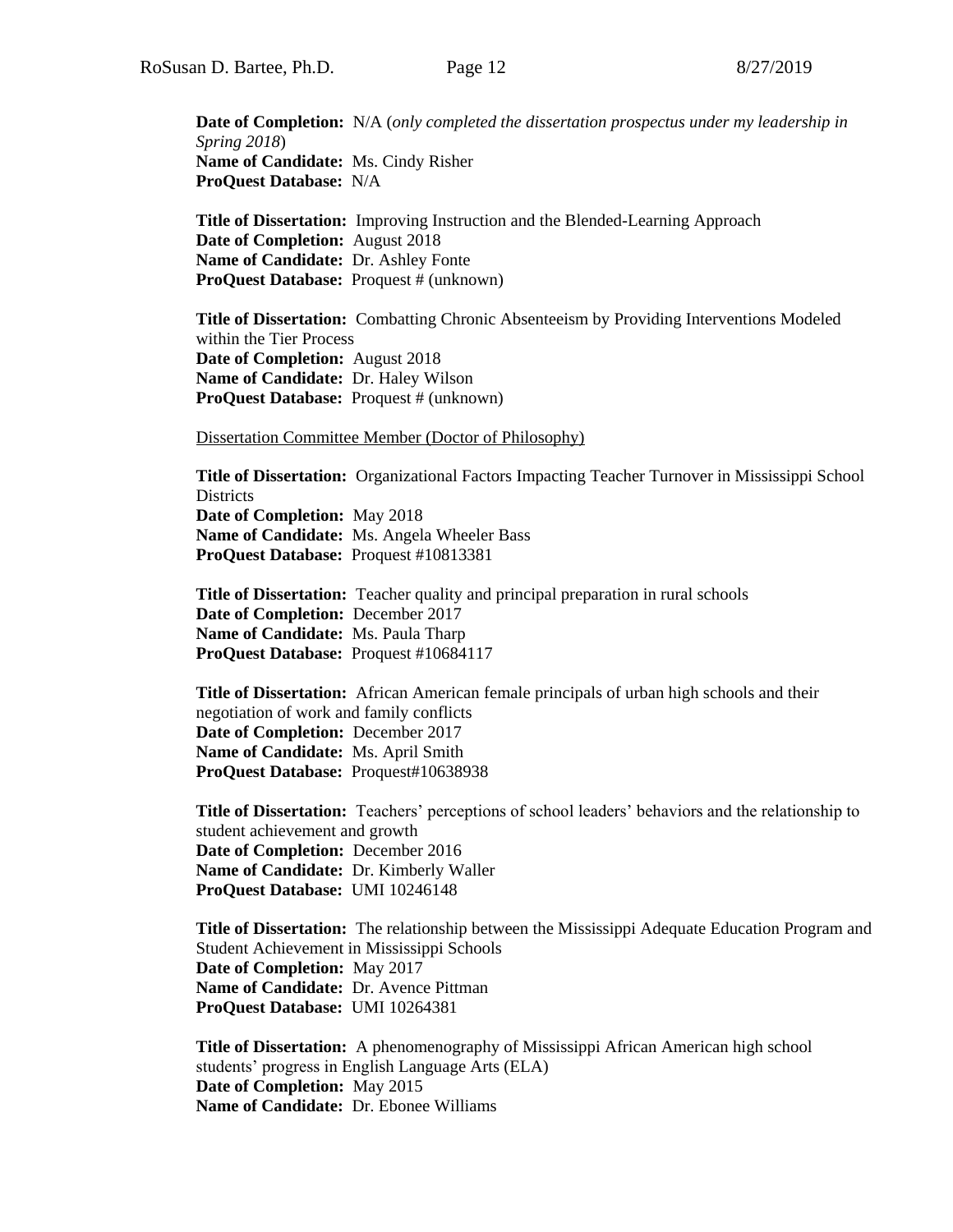**ProQuest Database:** UMI 3726959

**Title of Dissertation:** An investigation of the effect of single-gendered instruction on achievement in math and English in an urban high school **Date of Completion:** May 2015 **Name of Candidate:** Dr. Beverly Baccus **ProQuest Database:** UMI 3726959

**Title of Dissertation:** Relationship of self-efficacy in community college students from critical need areas with first semester academic achievement **Date of Completion:** May 2014 **Name of Candidate:** Dr. Elmira Ratliff **ProQuest Database:** UMI 3673936

**Title of Dissertation:** A Comparison of Preparatory Academies and Traditional High Schools in a Large Urban District of Completion Rate and Student Perceptions of School Climate Characteristics **Date of Completion:** December 2014 **Name of Candidate:** Dr. Beverly Becton **ProQuest Database:** UMI 3673897

**Title of Dissertation:** Managing Threats: Examining Intra-organizational Collaboration between Student and Academic Affairs **Date of Completion:** May 2013 **Name of Candidate:** Dr. Mignon Chinn **ProQuest Database:** UMI 3595507

**Title of Dissertation:** The relationship between teacher perception of principals' leadership behavior and student achievement **Date of Completion:** May 2013 **Name of Candidate:** Dr. Chad Russell **ProQuest Database:** UMI 3567626

**Title of Dissertation:** The relationship between teacher perception of principals' leadership behavior and student achievement **Date of Completion:** May 2014 **Name of Candidate:** Dr. Damon Ladner **ProQuest Database:** UMI 3628566

**Title of Dissertation:** An Exploratory Study of the Experiences of Recent Graduates Who Participated in the Ronald E. McNair Post-baccalaureate Achievement Program **Date of Completion:** May 2012 **Name of Candidate:** Dr. Zaducka T. C. Thomas **ProQuest Database:** UMI 3518364

**Title of Dissertation:** The Chinese American students at the University of Mississippi from 1947 to 1972 **Date of Completion**: May 2012 **Name of Candidate**: Dr. Hsin-Y Kao **ProQuest Database**: UMI 3549884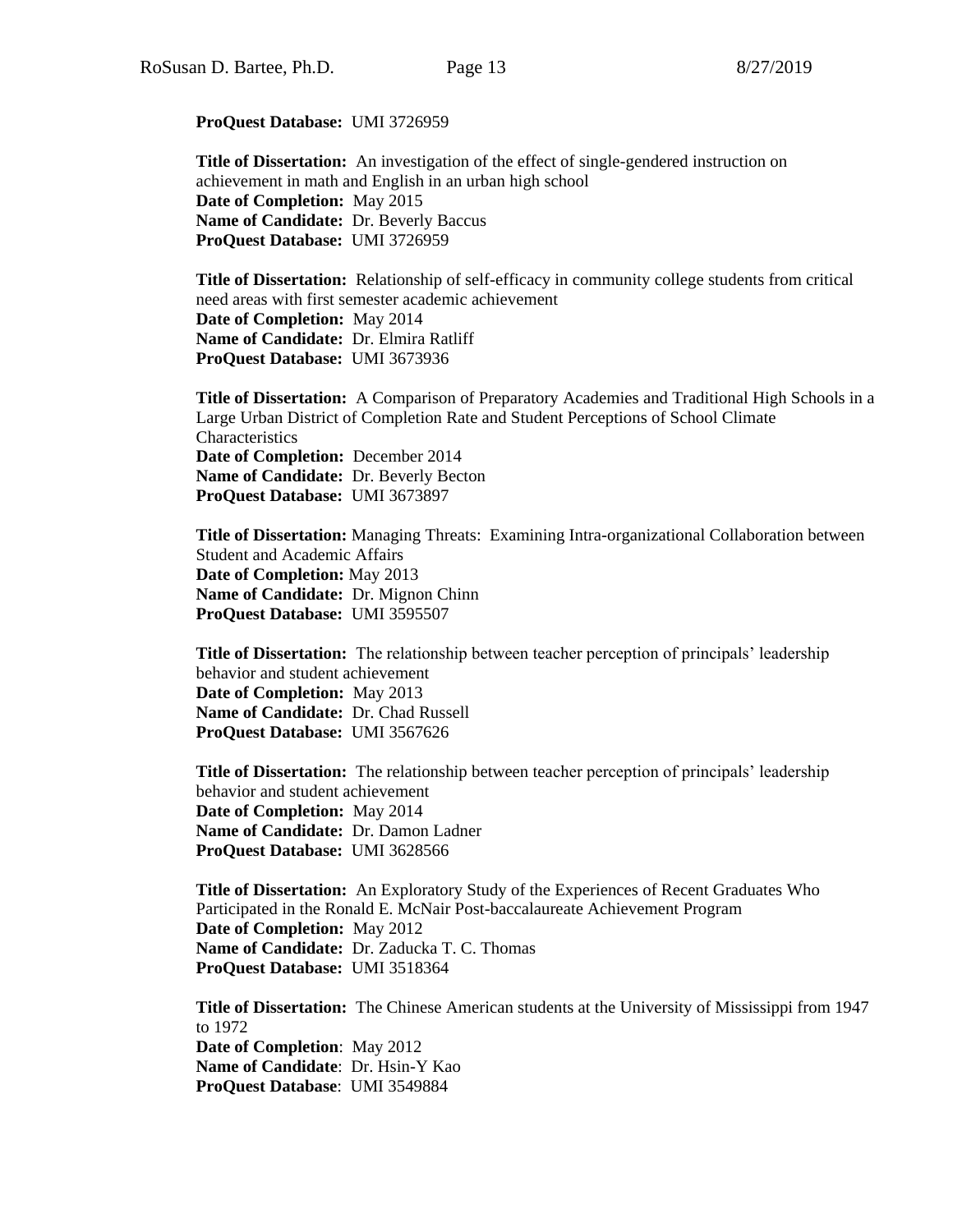**Title of Dissertation:** How Do Minority Faculty Members Describe Their AGEM Experiences and Transition to the Professoriate? **Date of Completion:** May 2012 Name of Candidate: Dr. Ayana McCoy Johnson **ProQuest Database:** UMI 3518343

**Title of Dissertation:** The effect of de-contextualized multimedia software on Taiwanese college level students' English vocabulary development **Date of Completion:** May 2010 **Name of Candidate:** Dr. Yaw-liang Yan **ProQuest Database:** UMI 3432058

**Title of Dissertation:** The educational implications of DIBELS oral reading fluency assessments and Mississippi Curriculum Test 2 in Reading First Schools **Date of Completion:** May 2010 **Name of Candidate:** Dr. Debra Dace **ProQuest Database:** UMI 3443769

**Title of Dissertation:** You know you love me XOXO: A feminist analysis of Gossip Girl reader's interpretation of the college experience **Date of Completion:** July 2009 **Name of Candidate:** Dr. Shara Crookston **ProQuest Database:** UMI 3385889

**Title of Dissertation:** The influence of the spiritual on two African American women composers—Florence B. Price and Margaret Bonds: A historical study with emphasis on their piano works **Date of Completion:** April 2008 **Name of Candidate:** Dr. Sarah Peebles **ProQuest Database:** UMI 3361197

**Title of Dissertation:** Substitute teacher training and videotaped instruction: The two-fold intervention. **Date of Completion:** October 2008 **Name of Candidate:** Dr. Matthew Dillon **ProQuest Database:** UMI 3361162

**Title of Dissertation:** Closing the achievement gap: A case study of one exemplary middle school in an urban school **Date of Completion:** December 2007 **Name of Candidate:** Dr. James Suggs **ProQuest Database:** UMI 3329545

### **ACADEMIC/SCHOLARLY PRESENTATIONS**

### **Invited Presentations**

July 2019 "Career Planning Process"; Invited Panel Member; AACTE Holmes Scholars Research and Scholarship Expo, University of Central Florida; Orlando, Florida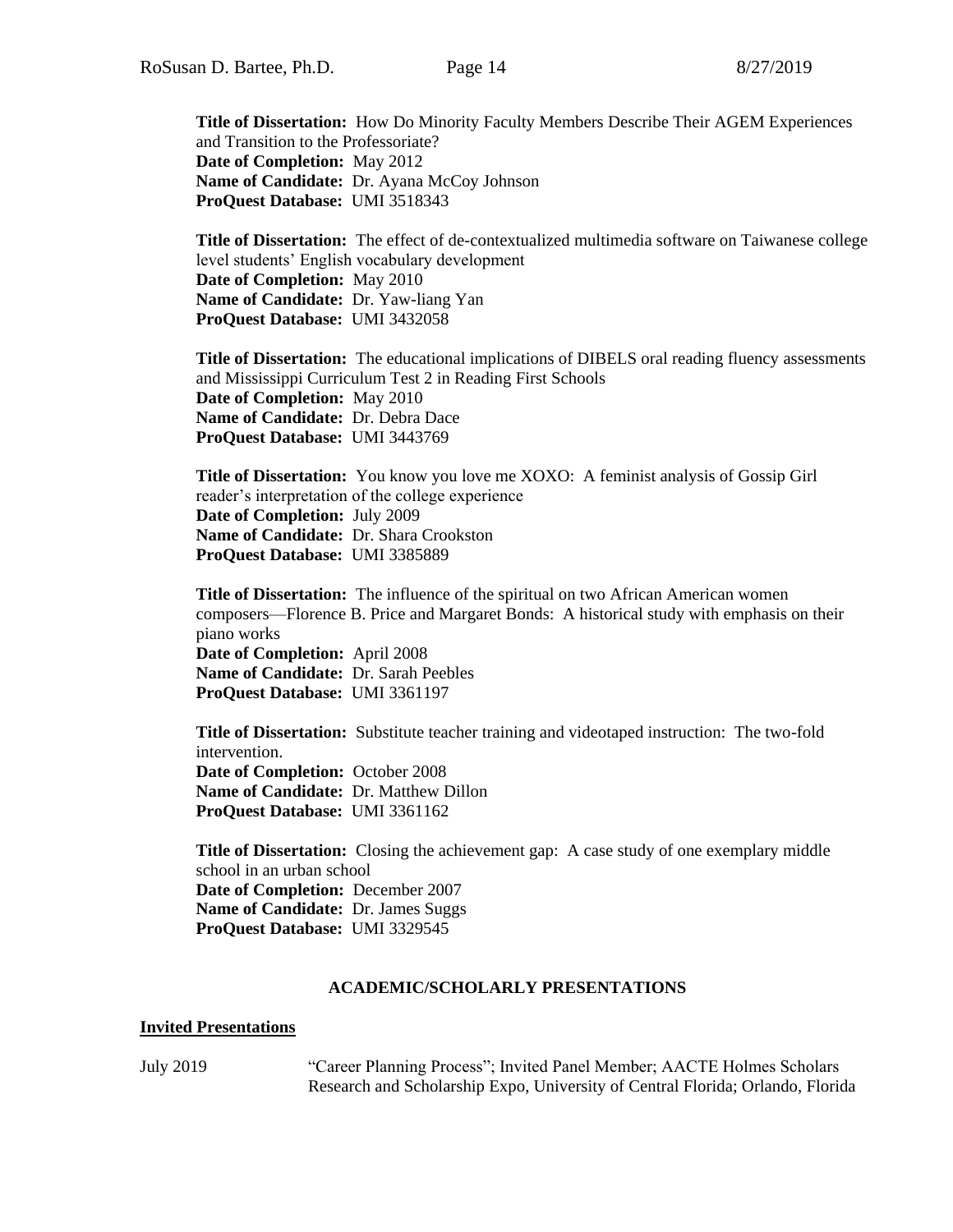| RoSusan D. Bartee, Ph.D.                      |             | Page 15                                                                                                                                                                                                                                                    | 8/27/2019                                                                                                                                                                         |
|-----------------------------------------------|-------------|------------------------------------------------------------------------------------------------------------------------------------------------------------------------------------------------------------------------------------------------------------|-----------------------------------------------------------------------------------------------------------------------------------------------------------------------------------|
| November 2018                                 |             | Forging Pathways to Impact Careers; Invited Panel Moderator; 34 <sup>th</sup> Annual<br>McKnight Fellows' Meeting and 22 <sup>nd</sup> Annual Graduate School Conference;<br>Florida Education Fund; Tampa, Florida                                        |                                                                                                                                                                                   |
| February 2017                                 | Atlanta, GA | "Articulating Your Research Agenda, Developing Personal Mission Statements,<br>and Re-Crafting Your Curriculum Vita." Session Presenter; Preparing Black<br>Female Faculty for Prominence, Power, and Presence in the Academy;                             |                                                                                                                                                                                   |
| February 2014                                 |             | "Bridging Theory, Research, and Practice: A Capital Affair." Executive Ph.D.<br>Program; Jackson State University, Jackson, MS                                                                                                                             |                                                                                                                                                                                   |
| April 2013                                    |             | Urbana-Champaign, Urbana, IL                                                                                                                                                                                                                               | SL <sup>3</sup> : Service Learning, Serendipitous Lessons, and Servant Leadership for Theory,<br>Research, and Practice. Graduate Education Conference; University of Illinois at |
| August 2012                                   |             | Tougaloo College, Jackson, MS                                                                                                                                                                                                                              | "A Charge to Keep I have: If it is to be, it is up to me." Commencement Address;                                                                                                  |
| February 2007                                 |             | "The promise, the purpose, and the plight of HBCUs: One quest in the struggle<br>Month Commemoration; Jackson State University, Jackson, Mississippi                                                                                                       | for freedomWhy must the thirst for education not be quenched?" Black History                                                                                                      |
| April 2004                                    |             | "Reflections on Brown v. Board of Education." Humanities Convocation;<br>Tougaloo College, Tougaloo, Mississippi.                                                                                                                                          |                                                                                                                                                                                   |
| March 2004                                    |             | "Capital and choice: Examining their role in schools." School of Education;<br>Howard University, Washington, DC.                                                                                                                                          |                                                                                                                                                                                   |
| October 2001                                  |             | of Illinois at Urbana-Champaign.                                                                                                                                                                                                                           | "Desegregation and resegregation in schools." College of Education; University                                                                                                    |
| March 2001                                    |             | "The implications of school choice for public education." College of Education,<br>University of Illinois at Urbana-Champaign.                                                                                                                             |                                                                                                                                                                                   |
| <b>Conference Presentations/Participation</b> |             |                                                                                                                                                                                                                                                            |                                                                                                                                                                                   |
| April 2017                                    |             | Black College/University Faculty and Student Seminar; Roundtable; American<br>Educational Research Association; San Antonio, Texas                                                                                                                         | "Diversification of Career Pathways in Engineering: The Impact of a Historically                                                                                                  |
| April 2012                                    |             | "Educational Leadership and Professional Development: The Transformational<br>Currency of Cultural and Social Capital for Urban School Contexts"; Paper<br>Presentation; American Educational Research Association; Vancouver, British<br>Columbia, Canada |                                                                                                                                                                                   |
| April 2012                                    |             | Promise Neighborhoods"; Chair; American Educational Research Association;<br>Vancouver, British Columbia, Canada                                                                                                                                           | "The Promise of School Reform in Urban Communities: From Desegregation to                                                                                                         |
| April 2012                                    |             | "Responsively Engaging Students;" Chair; American Educational Research<br>Association; Vancouver, British Columbia, Canada                                                                                                                                 |                                                                                                                                                                                   |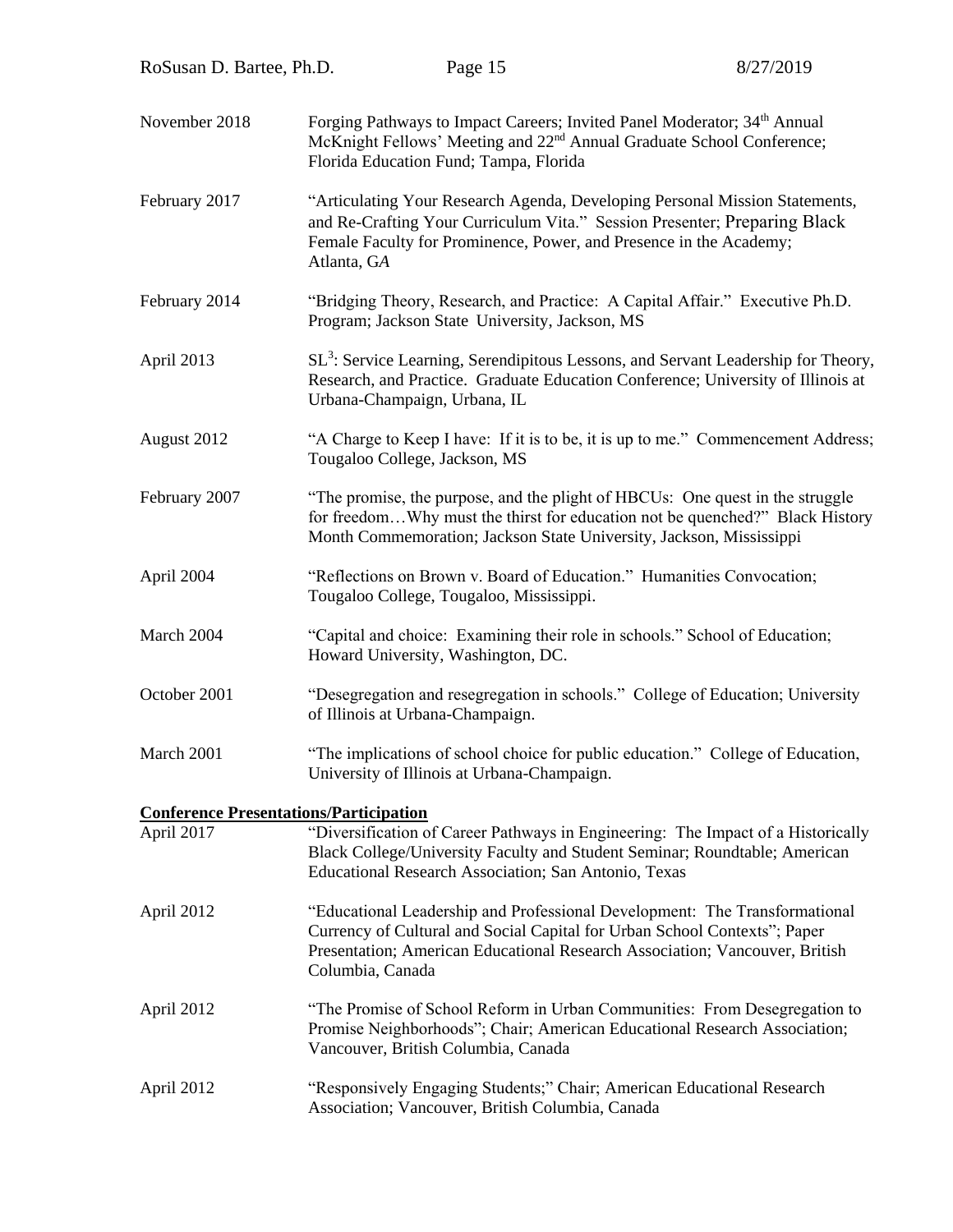| RoSusan D. Bartee, Ph.D. |                              | Page 16                                                                                             | 8/27/2019                                                                                                                                                                                                                                                                                                                           |
|--------------------------|------------------------------|-----------------------------------------------------------------------------------------------------|-------------------------------------------------------------------------------------------------------------------------------------------------------------------------------------------------------------------------------------------------------------------------------------------------------------------------------------|
|                          |                              |                                                                                                     |                                                                                                                                                                                                                                                                                                                                     |
| March 2012               |                              | Educational Testing Service; San Antonio, TX                                                        | "Capitalized efforts to close the achievement gap for public schools and higher<br>education: Examining the role of social capital as individual and collective agent<br>for change in the p-20 academic pipeline beyond"; Sixth Annual ETS HBCU,<br>HSI, and Tribal Colleges/Native American Institutions Invitational Conference; |
| March 2012               | University, Raleigh, NC      |                                                                                                     | "Program and Evaluation: Telling Our Stories and Data Collection and Beyond";<br>Walmart Foundation Student Success Collaborative; North Carolina Central                                                                                                                                                                           |
| April 2011               | Association; New Orleans, LA |                                                                                                     | "The K-12 Affirmative Action Divide: Bridging Academic and Administrative<br>Communities for Public Education"; Chair; American Educational Research                                                                                                                                                                                |
| April 2011               |                              | Chair; American Educational Research Association; New Orleans, LA                                   | "Internal and External Dynamics of Capital for K-12 Leaders and Stakeholders";                                                                                                                                                                                                                                                      |
| April 2011               |                              | "Social Justice, School Equity, and Transformational Leadership for<br>Association; New Orleans, LA | Administration"; Chair and Discussant; American Educational Research                                                                                                                                                                                                                                                                |
| April 2010               |                              | Chair; American Educational Research Association; Denver, CO                                        | "Strategies for school improvement: Findings from alternative approaches";                                                                                                                                                                                                                                                          |
| April 2010               |                              | Educational Research Association; Denver, CO                                                        | "Addressing the achievement of diverse student populations"; Chair; American                                                                                                                                                                                                                                                        |
| April 2010               |                              | Research Association; Denver, CO                                                                    | "K-12 Affirmative Action: Revisiting policies, practices, and perspectives with<br>current and former Superintendents of Education"; Chair; American Educational                                                                                                                                                                    |
| April 2009               |                              | Research Association; San Diego, CA                                                                 | "Strategies for Improving Affirmative Action"; Chair; American Educational                                                                                                                                                                                                                                                          |
| April 2009               |                              | American Educational Research Association; San Diego, CA                                            | "Capitalizing on educational leadership through social and symbolic capital;"                                                                                                                                                                                                                                                       |
| April 2009               |                              | Educational Research Association;" San Diego, CA                                                    | "Increasing the social capital of underrepresented populations; American                                                                                                                                                                                                                                                            |
| October 2008             | Administrators; Orlando, FL  | symbolic capital as exemplars;" University Council of Educational                                   | "Capitalizing on educational leadership: Examining the dynamics of social and                                                                                                                                                                                                                                                       |
| April 2008               |                              | Research Association; New York City, NY                                                             | "Affirmative Action and the 21 <sup>st</sup> Century;" Panel Member; American Educational                                                                                                                                                                                                                                           |
| April 2008               |                              | Educational Research Association; New York City, NY                                                 | "Sociological Perspectives on Teachers and Teaching;" Discussant; American                                                                                                                                                                                                                                                          |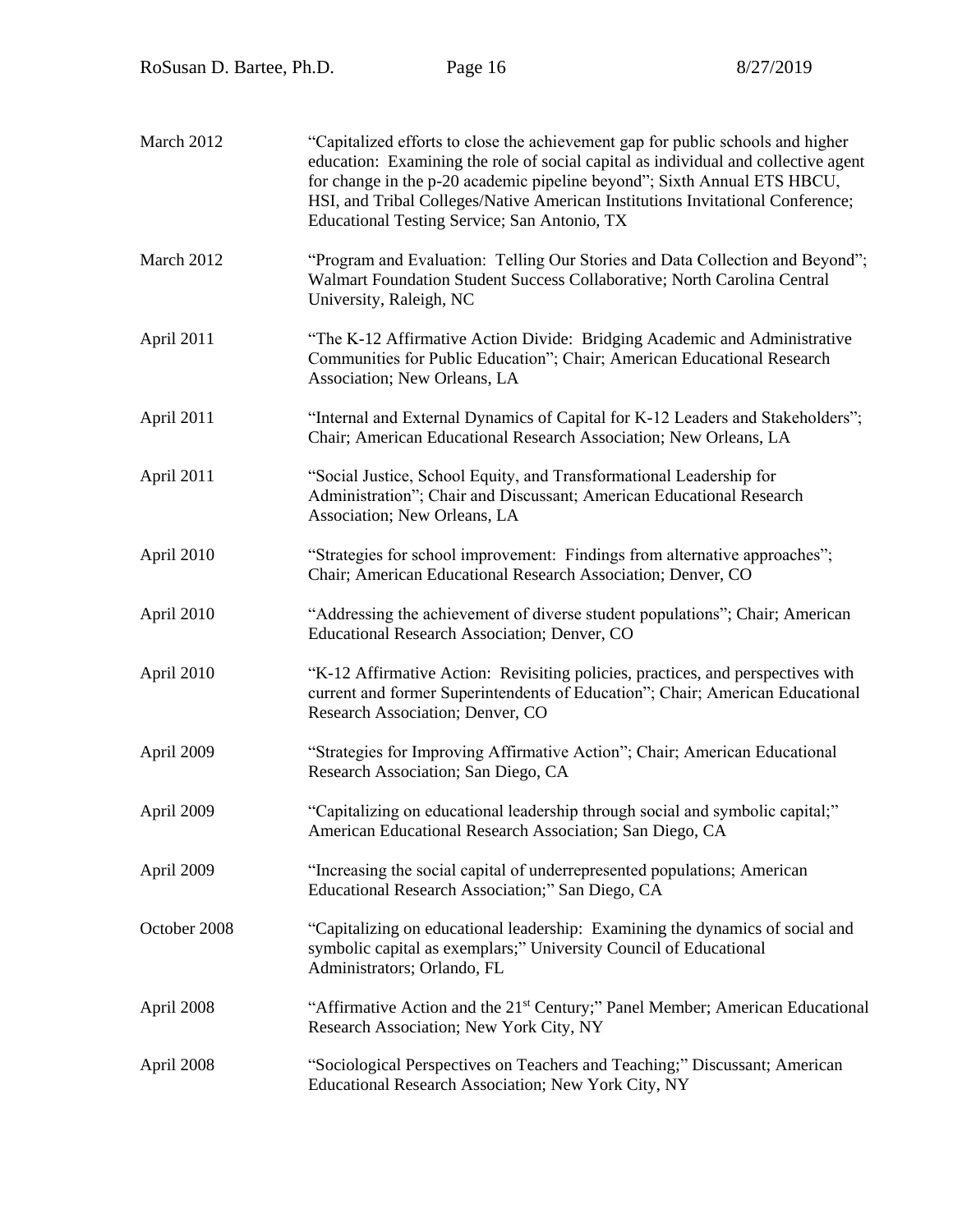| RoSusan D. Bartee, Ph.D. | Page 17                                                                                                                                                                                                                                                                  | 8/27/2019 |
|--------------------------|--------------------------------------------------------------------------------------------------------------------------------------------------------------------------------------------------------------------------------------------------------------------------|-----------|
| April 2007               | "Cultural and social capital exemplars: Examining the views of teachers and<br>administrators in a public school;" American Education Research Association<br>(AERA) Annual Meeting; Chicago, Illinois.                                                                  |           |
| April 2007               | "Diversified forms of capital for African American students in public school<br>settings;" American Education Research Association (AERA) Annual Meeting;<br>Chicago, Illinois.                                                                                          |           |
| April 2007               | "Education leadership as 'capital' for a diverse school setting: Understanding the<br>dynamics of social and symbolic capital as exemplars of successful leadership<br>strategies." American Education Research Association (AERA) Annual Meeting;<br>Chicago, Illinois. |           |
| March 2007               | "Operationalizing NCATE Standards: Bridging the Gap between Theory and<br>Practice through Selected Programmatic Activit(ies);" NCATE-AACTE<br>Institutional Orientation; Arlington, VA.                                                                                 |           |
| February 2007            | "THE RESULTS ARE IN: Highlighting the Final Outcomes from the RFTEN<br>Project;" AACTE Annual Meeting; New York, NY                                                                                                                                                      |           |
| April 2006               | "The Reading First Teacher Education Network: Collaborative efforts to<br>implement scientifically based reading research within teacher education<br>programs. American Education Research Association (AERA) Annual Meeting;<br>San Francisco, California.             |           |
| January 2006             | "Preliminary research, evaluation, and assessment: Case studies from the Reading<br>First Teacher Education Network Initiative, Implications for NCATE. American<br>Association for Colleges of Teacher Education (AACTE) Annual Meeting; San<br>Diego, California.      |           |
| April 2005               | "The transfer of cultural and social capital in school settings." American<br>Education Research Association (AERA) Annual Meeting; Montreal, Canada.                                                                                                                    |           |
| April 2005               | "Policies and practices in a high-performing magnet school: Concerted efforts to<br>foster high educational outcomes." American Education Research Association<br>Annual Meeting (AERA); Montreal, Canada.                                                               |           |
| April 2005               | "Implications of cultural and social capital in a desegregated school." American<br>Education Research Association (AERA) Annual Meeting; Montreal, Canada.                                                                                                              |           |
| September 2004           | "Capital in desegregated environments." 2004 Patterson Research Conference,<br>Frederick D. Patterson Research Institute; Washington, DC.                                                                                                                                |           |
| June 2003                | "Partnership with a purpose: The value of using qualitative research methods."<br>Ethnographic and Qualitative Research in Education Conference; Pittsburgh,<br>Pennsylvania.                                                                                            |           |
| April 2003               | "Social capital and the pursuit of graduate studies: Some preliminary insights."<br>American Educational Research Association (AERA) Annual Meeting; Chicago,<br>Illinois.                                                                                               |           |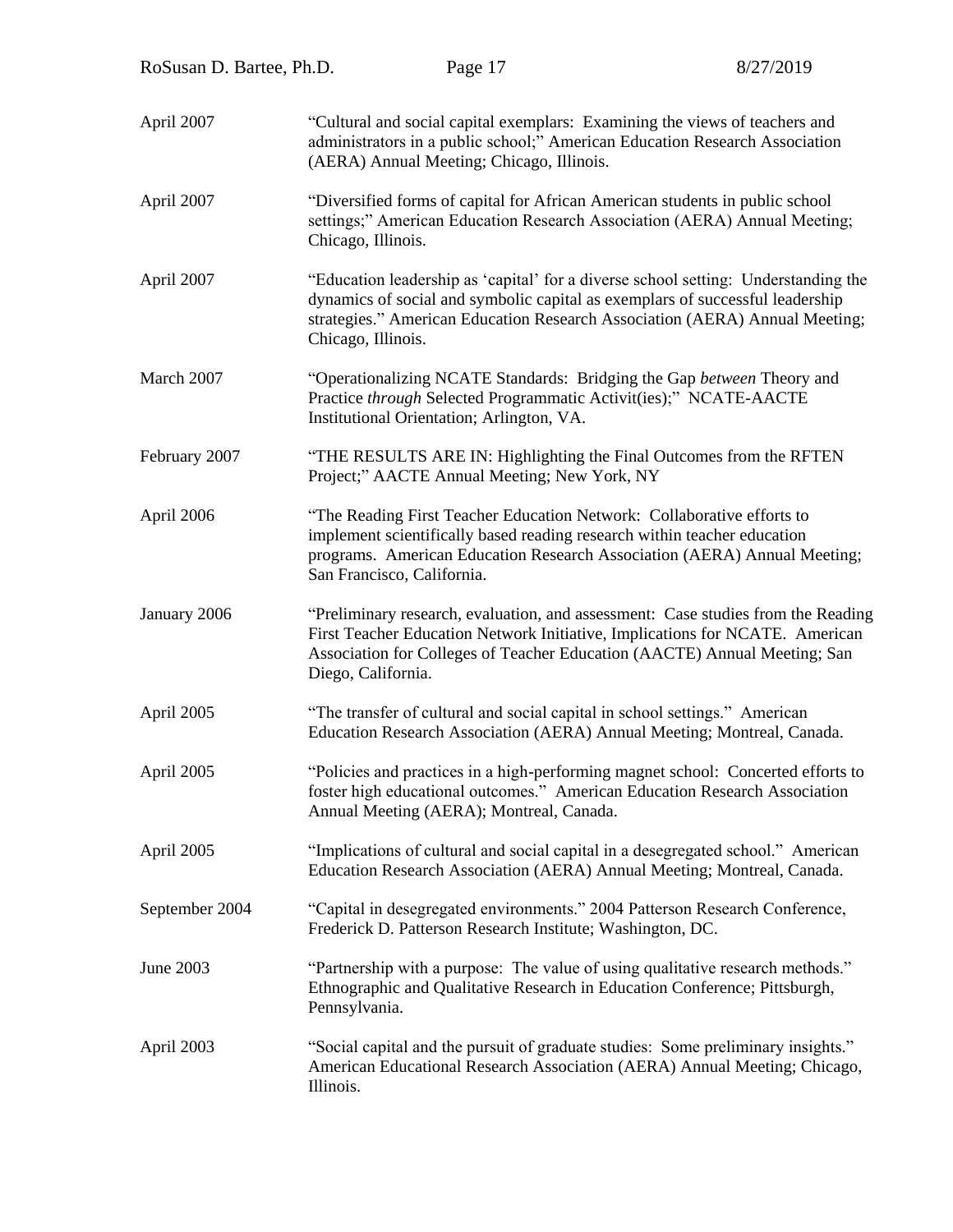| RoSusan D. Bartee, Ph.D.          |                       | Page 18                                                                                                                                                                                                   | 8/27/2019                                                                                                                                                        |
|-----------------------------------|-----------------------|-----------------------------------------------------------------------------------------------------------------------------------------------------------------------------------------------------------|------------------------------------------------------------------------------------------------------------------------------------------------------------------|
| January 2003                      |                       | Conference on Education; Oahu, Hawaii.                                                                                                                                                                    | "Race, class, gender, and schooling: The role of capital." Hawaii International                                                                                  |
| April 2002                        |                       | "The power dynamics in magnet schools." American Educational Research<br>Association (AERA) Annual Meeting; New Orleans, Louisiana.                                                                       |                                                                                                                                                                  |
| April 2001                        |                       | "School choice as a tool for the racial elite." American Educational Research<br>Association (AERA) Annual Meeting; Seattle, Washington.                                                                  |                                                                                                                                                                  |
| March 2001                        |                       | Conference; Knoxville, Tennessee.                                                                                                                                                                         | "The aftermath of school desegregation: Examining the implications of race and<br>resource distribution." Southeastern Association of Educational Studies (SAES) |
| February 2001                     |                       | "Public school choice in a small city: The implications of power, policies,<br>and politics for African-American Children in a magnet school." Dogwood<br>Conference; Emory University, Atlanta, Georgia. |                                                                                                                                                                  |
| February 2001                     | Ann Arbor, Michigan.  | "Magnet school policies and practices: The implications of 'choice' within a                                                                                                                              | small city." Students of Color at Rackham Conference; University of Michigan,                                                                                    |
| November 2000                     |                       | Educational Opportunity; Chicago, Illinois.                                                                                                                                                               | "Examining the implications of school choice." Illinois Consortium for Equal                                                                                     |
| November 2000                     |                       | "Toward a critical race theory and praxis." Panel Member; University of<br>Illinois at Urbana-Champaign, IL.                                                                                              |                                                                                                                                                                  |
| April 2000                        | Orleans, Louisiana.   | American Educational Research Association (AERA) Annual Meeting; New                                                                                                                                      | "Examining sociological perspectives on school desegregation: Deconstructing<br>ideologies of segregation, desegregation and integration for public education."  |
| March 2000                        | Wisconsin at Madison. | National Black Graduate Student Association Conference; University of                                                                                                                                     | "Rethinking <i>Brown v. Board of Education</i> : The failure of school legislation."                                                                             |
| April 1997                        | Atlanta, Georgia.     | "Migration as metaphor and movement in the Audre Lorde's Zami: A new                                                                                                                                      | spelling of my name." The College Language Association (CLA) Conference;                                                                                         |
| <b>June 1997</b>                  |                       | Conference Program; Hampton, Virginia.                                                                                                                                                                    | "What route, Lorde?" Social Science Research Council and the Mellon Minority                                                                                     |
| <b>SERVICE-RELATED ACTIVITIES</b> |                       |                                                                                                                                                                                                           |                                                                                                                                                                  |

**University of Central Florida**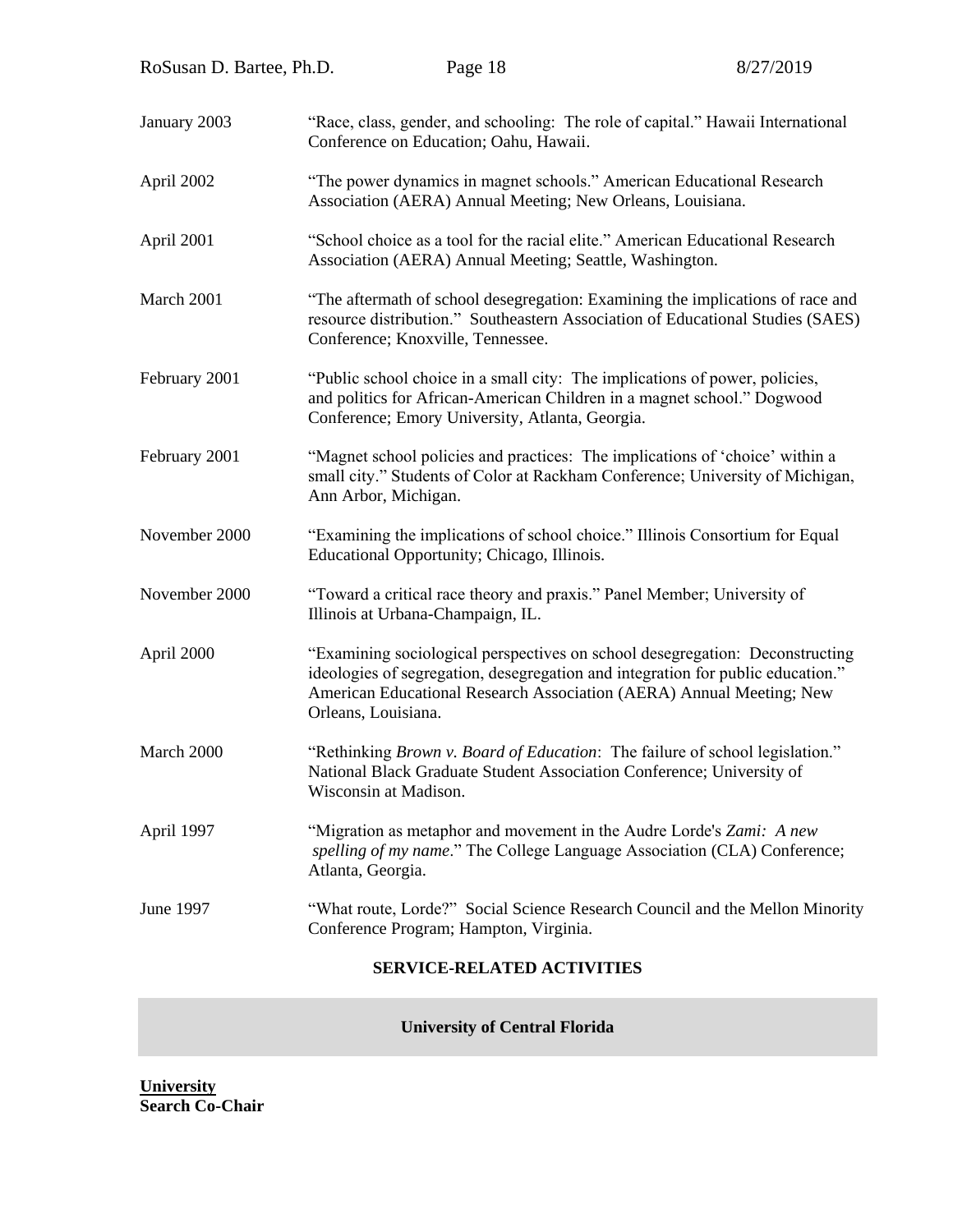Vice Provost for Teaching and Learning, Dean of Undergraduate Studies; University of Central Florida; May 2019-present

# **College**

# **Chair**

Dissertation Chairing and Compensation Policy Committee for the College of Community Innovation and Education (CCIE)

### **University of Mississippi**

# **University**

#### **Sabbatical Leave Review**

University of Mississippi's Sabbatical Leave Review; May 2018-present

### **Alternate Member**

University's Tenure and Promotion Appeals Committee; May 2012-May 2013; August 2017-present

### **Chair**

Senior Thesis; Sally McDonnell Barksdale Honors College; September 2010-May 2011 Title of Thesis: Examining the academic trends of African American students post No Child Left Behind: Descriptions of accountability and college access in a selected K-16 educational pipeline (Ms. Christin N. Gates)

### **Search Committee Member**

Corporate and Foundations Relations Officer, University Development; September 2010-December 2010

### **Director**

National Educational Policy Forum, "Educational Policy and the 44<sup>th</sup> United States President"; April 2008-September 2008

### **Faculty Mentor**

Ronald E. McNair Post-baccalaureate Achievement Program; June 2008-present

### **Chair**

Chancellor's Commission on the Status of Women; May 2008-May 2010

#### **Faculty Advisor**

Mississippi Alliance for Minority Participation IMAGE Program; May 2008-present

### **Faculty Affiliate**

Sarah Isom Center for Women and Gender Studies March 2008-present

#### **Session Moderator**

Sarah Isom Center for Women and Gender Studies Conference March 2008

#### **Academic Presentation**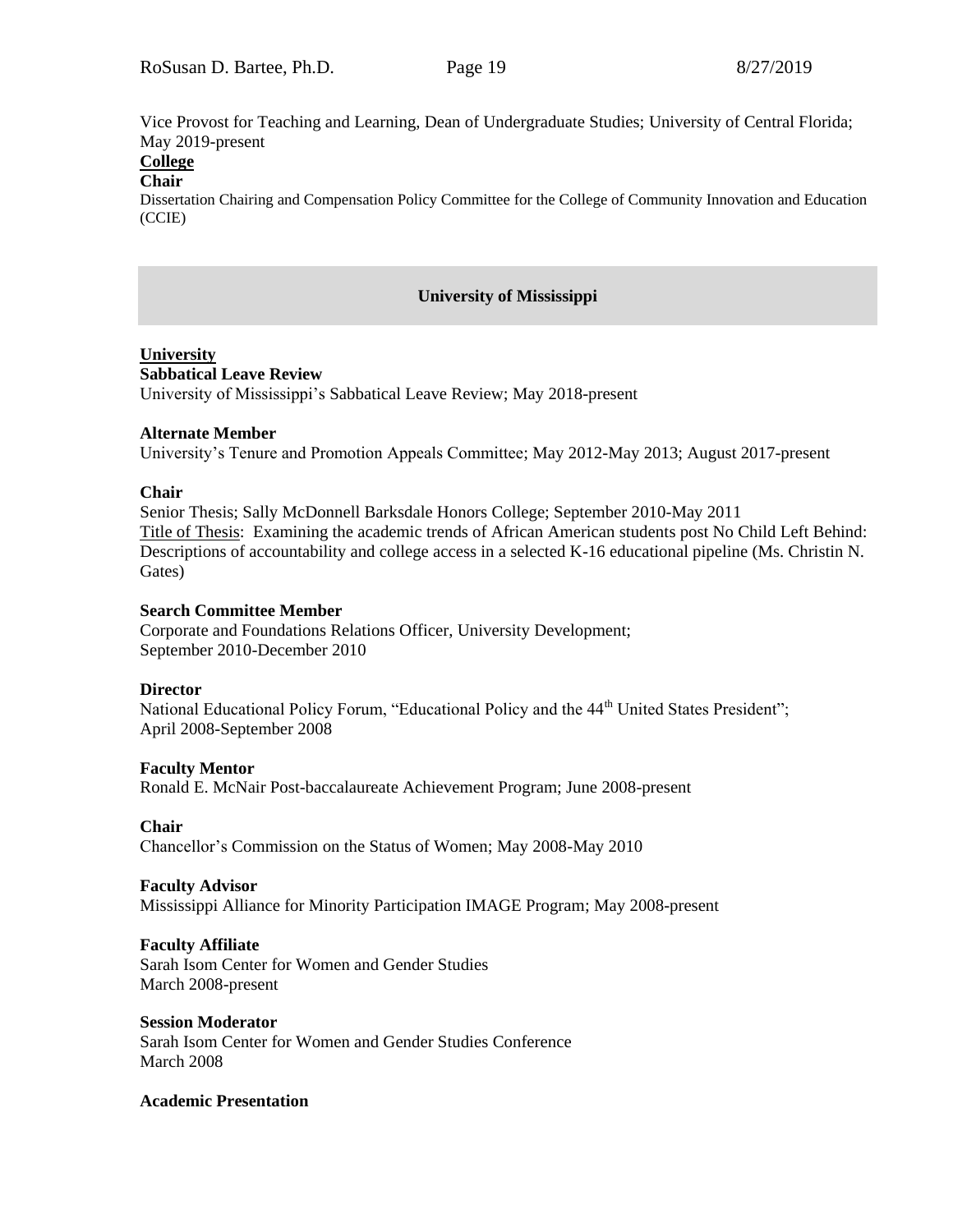February 2008; University of Mississippi Multicultural Affairs

# **Educator's Choice Awards**

January 2008-February 2008

# **Black History Month Committee**

September 2007-February 2008

# **Co-Chair**

Academic Committee William Winter Institute on Racial Reconciliation; November 2007-May 2009

# **High School Forensics Tournament Judge**

Lott Leadership Institute; September 2007

# **Advisory Board Member**

Commission on the Status of Women; August 2007-May 2008 Subcommittees: Pay Equity, Brainstorming

# **Advisory Board Member**

William Winter Institute on Racial Reconciliation; June 2007-present

# **Task Force Member**

William Winter Institute on Racial Reconciliation; Research and Policy Collaborative; November 2006-May 2008

# **Academic Competition Judge**

Mississippi Brain Brawl Tournament; March 2007

### **Academic Competition Moderator**

Mississippi Brain Brawl Tournament; November 2006

### **Graduate Student Senator**

University of Illinois at Urbana-Champaign; August 2000-May 2001

# **School of Education Service**

**Curriculum and Policy Committee** August 2012-August 2017

#### **Chair; Faculty Search on Educational Research** University of Mississippi; March 2012-present

# **Member; Curriculum and Policy Committee**

University of Mississippi; August 2012-present

### **Committee Member; Dean Search Committee** University of Mississippi; December 2009-May 2010

**Chair, Strategic Planning Committee** University of Mississippi; December 2008-December 2009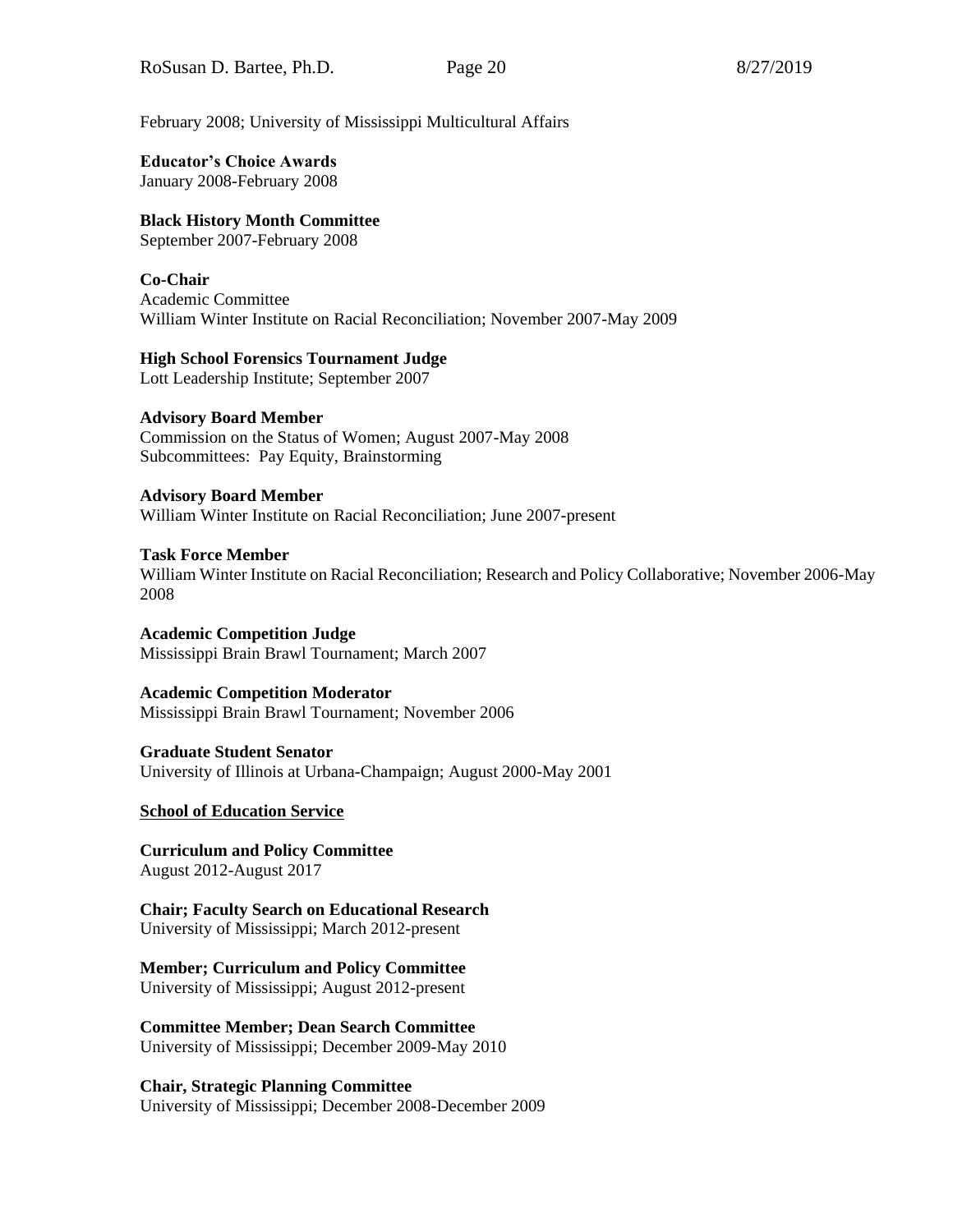### **GPA Committee Member**

University of Mississippi; September 2007-September 2008

### **Departmental Service**

**Committee Member;** Development of Ed.D. Cohort Program as part of Carnegie Project on the Education Doctorate; University of Mississippi; January 2015-March 2015

**Member; Faculty Search Committee for Department of Leadership and Counselor Education Chair;** University of Mississippi; March 2014-August 2014

# **Chair; Faculty Search Committee for Educational Leadership**

University of Mississippi; May 2012-July 2012

# **Faculty Search Committee for Counselor Education**

University of Mississippi; October 2010-February 2011

# **Faculty Search Committee Member for Counselor Education**

University of Mississippi; November 2009-April 2010

### **Faculty Retreat**

University of Mississippi; Department of Leadership and Counselor Education; December 2007-present

### **Committee Member**

Principal Redesign Committee; University of Mississippi; Department of Leadership and Counselor Education; February 2007-May 2009

### **Committee Member**

NCATE Site Visit Preparation Activities; University of Mississippi; Department of Leadership and Counselor Education; September 2006 to present

### **Faculty Advisory Board**

University of Illinois at Urbana-Champaign; Department of Educational Policy Studies; August 2000-May 2001

### **Advising Committee**

Tougaloo College, Department of English; August 1994-May 1995

**Professional Service**

# **NATIONAL LEVEL**

**Council for the Accreditation of Educator Preparation; Washington, DC** Site Visitor; June 2018-present

**National Higher Education Access and Scholarship Task Force Charter** Boys and Girls Clubs of America; September 2015-present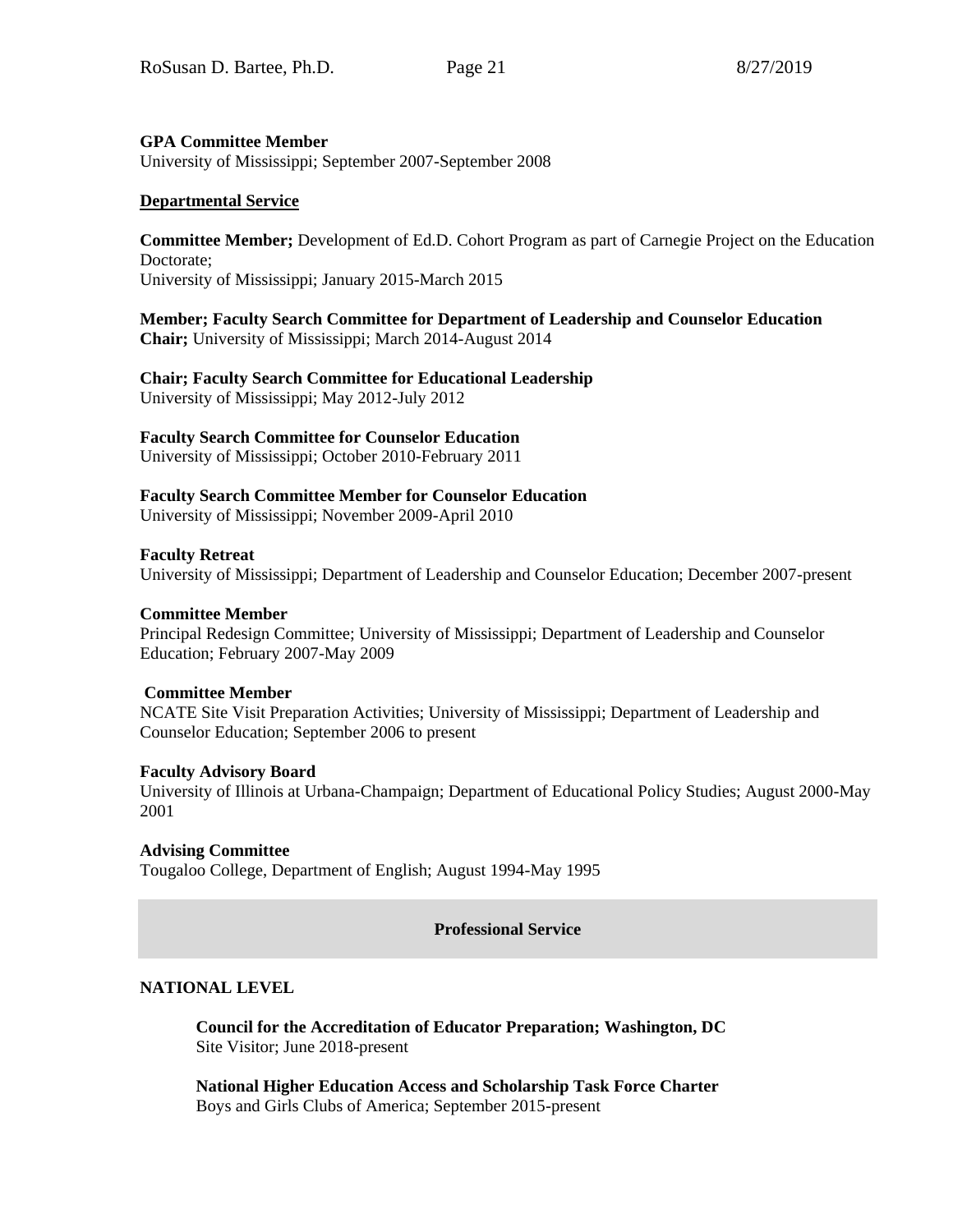#### **Assessment Reviewer Training**

Council for the Accreditation of Educator Preparation (CAEP); May 2016-July 2016

**Nominating Committee** Council for the Accreditation of Educator Preparation (CAEP); June 2014-May 2016

**Accreditation Program Reviewer** Texas Southern University; February 2014

**Editorial Service** *Educational Researcher*; Occasional Reviewer; August 2012-October 2012

#### **Board of Examiners (BOE) Chair and Assistant Chair Training**

National Council for Accreditation of Teacher Education (NCATE); July 2012

#### **Proposal Reviewer**

American Education Research Annual Meeting; Vancouver, British Columbia, Canada; April 2011

#### **Program Evaluator**

Walmart Foundation Student Success Initiative--\$3 million dollar initiative; March 2011-March 2013

**Proposal Writer** Association of Public Land Grant Institutions; February 2011-May 2011

**Proposal Reviewer** American Education Research Annual Meeting; New Orleans, LA; April 2011

#### **Editorial Service**

*Journal of School Leadership*; Occasional Reviewer; January 2010-February 2010

**Advisory Board Member** Africa's Promise Village; December 2010-present

#### **Program Evaluator**

Learning, Evaluation, and Resources Network (LEARN); December 2010-December 2017; \$2 million dollar initiative

#### **Chairperson**

Division A Affirmative Action Committee, American Education Research Association, April 2008-present

**Proposal Reviewer** American Education Research Annual Meeting; Denver, CO; April 2010

**Proposal Reviewer** American Education Research Annual Meeting; San Diego, CA; April 2009

### **Editorial Service**

*Review of Educational Research;* Occasional Reviewer; March 2009-April 2009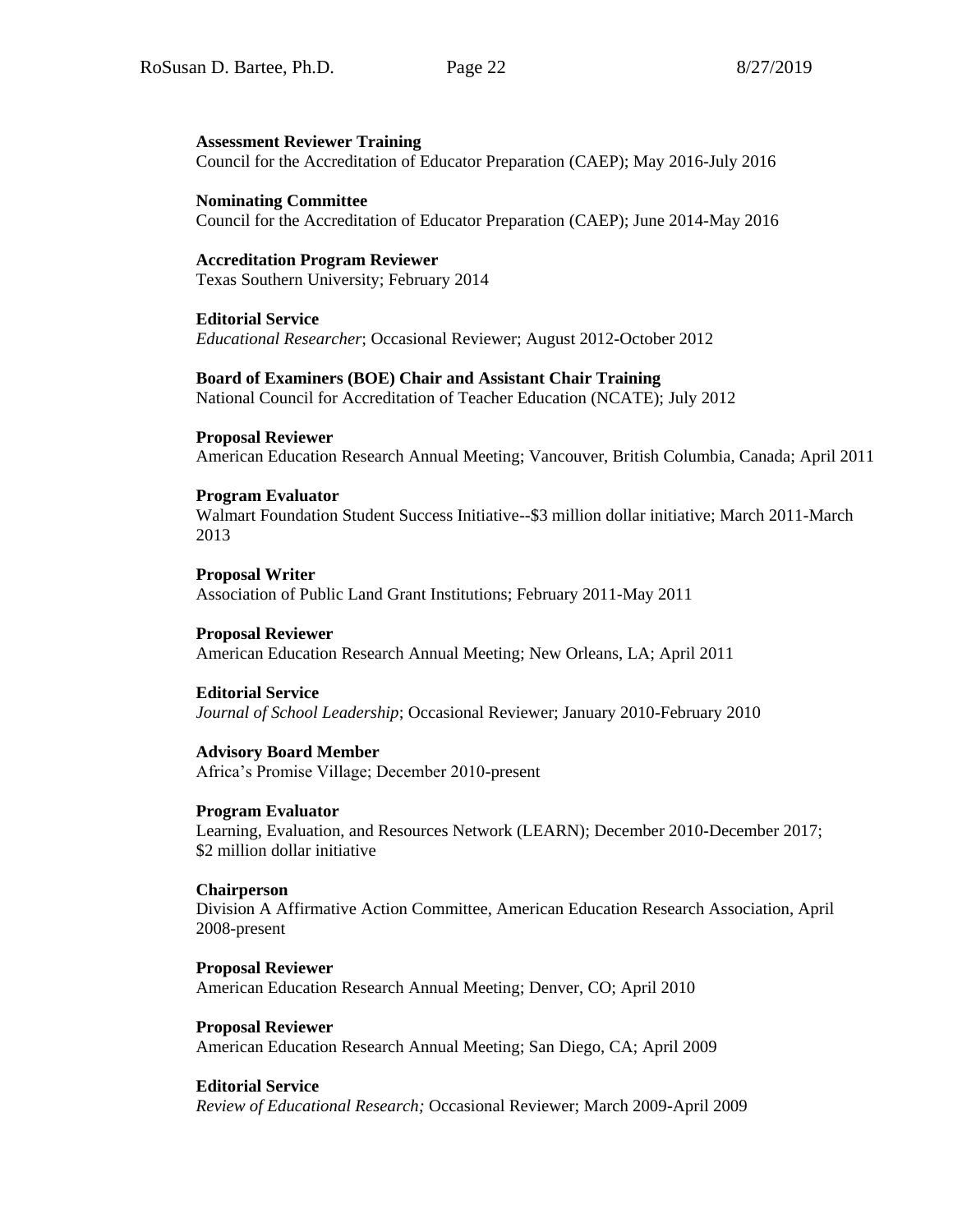#### **Section Chair**

American Educational Research Association, Division A; April 2008-April 2009

#### **Consultant**

Mellon Mays Undergraduate Fellowship (MMUF) Women's College Collaborative January 2008—June 2008

### **Vice Chairperson**

Division A Affirmative Action Committee, American Education Research Association, December 2007-April 2008

### **Board of Examiners (BOE) Member**

National Council for Accreditation of Teacher Education (NCATE); November 2007- present

#### **Proposal Reviewer**

American Education Research Annual Meeting; New York, New York; April 2008

### **Grant Reviewer**

United States Department of Education, Washington, DC; March 2006-present;

#### **Consultant**

The United Negro College Fund; March 2005-May 2005

### **Planning Committee Member**

Pre-conference Workshops for the Annual Meeting of the American Educational Research Association (AERA) Annual Meeting, University of Illinois at Urbana-Champaign; January 1999- April 1999

### **Editorial Service**

*Urban Education*, Occasional Reviewer; March 2001-May 2001

### **STATE LEVEL**

### **Program Evaluator**

Mississippi Center for Education Innovation, Jackson, MS; Fall 2017

### **Program Evaluator**

Coahoma Community College, Clarksdale, MS; Educational Pathways for Success; Talent Search Initiative; August 2016-present; \$1.23 million

### **Program Evaluator**

Mississippi Institute for Learning; Jackson's Urban Leadership for Excellence (JULE); July 2010- October 2012; \$1 million dollar initiative

#### **Chair, Process and Performance Review**

State Board Examiner Member for the National Council for Accreditation of Teacher Education (NCATE); May 2007

### **Committee Member**

Statewide Educational Leadership Program Council; January 2007-present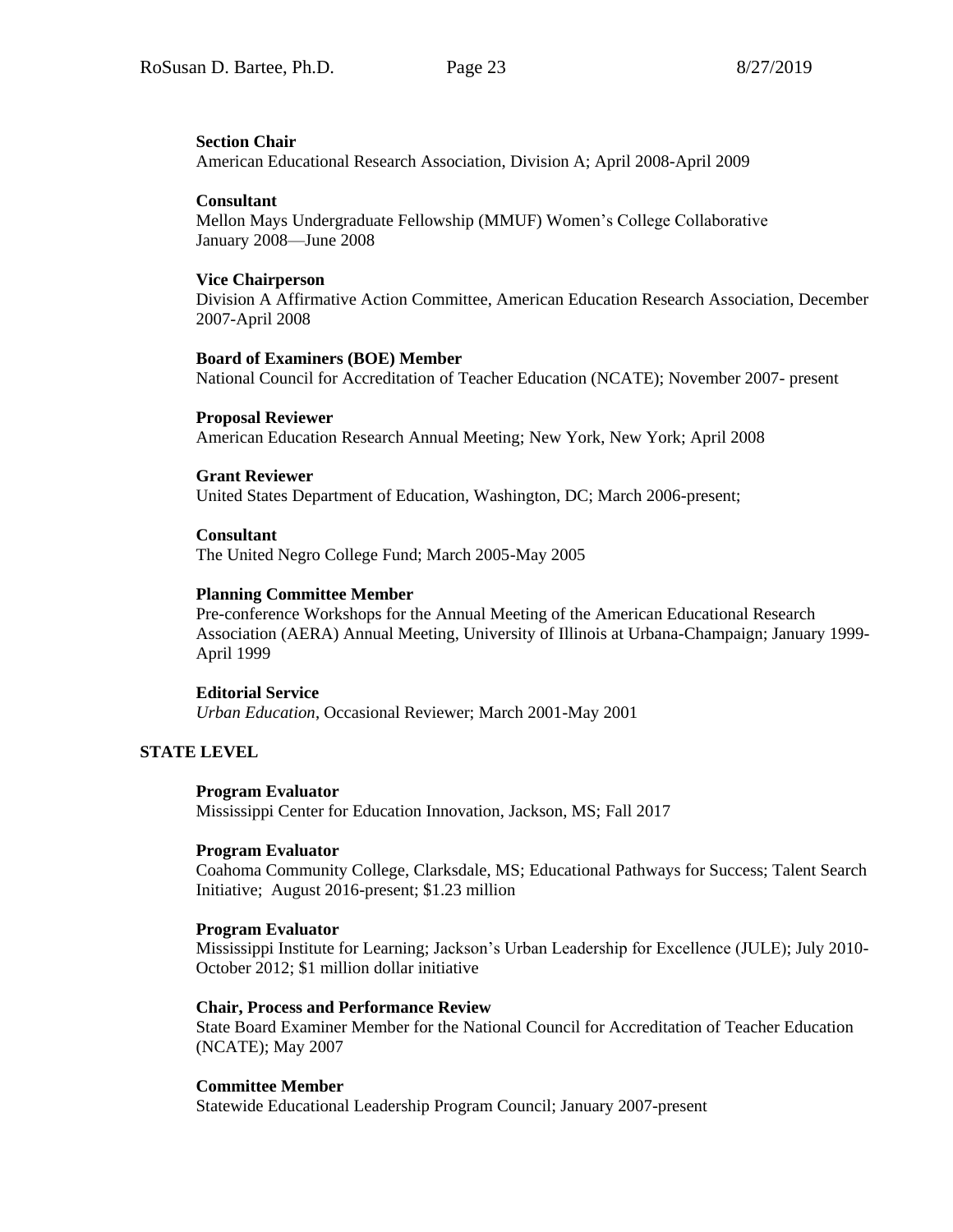#### **State Board Examiner Member**

National Council for Accreditation of Teacher Education; November 2006--present

#### **President**

Phi Delta Kappa, University of Illinois at Urbana-Champaign; August 2001-May 2002

#### **SCHOOL DISTRICTS**

#### **Leadership Instruction Facilitator**

National Institute for School Leadership and National Center for Education and Economy; January 2011-May 2014

#### **Program Evaluator**

Holly Springs School District; June 2010-March 2013

**Program Evaluator—**\$1.5 million dollar initiative Quitman County School District; December 2006-July 2009

#### **PROFESSIONAL/PUBLIC SERVICE PRESENTATIONS**

# **Keynote Addresses** February 2018 "Living the Legacy." Black Student Union Gala; University of Mississippi; University, MS. July 2017 "A Call to Duty: An Educator's Gala"; Brown Missionary Baptist Church; Southaven, Mississippi April 2017 "Launching New Dimensions of Service While Impacting the Community"; Omicron Alpha Omega Chapter of Alpha Kappa Alpha Sorority; Holly Springs, Mississippi May 2014 "Teamwork." Parent's Banquet; Myrtle Hall Elementary School; Clarksdale Municipal School District, Clarksdale, MS March 2014 "Changing Lives: Destination, Success!" Mississippi State University; Mississippi State, MS February 2013 "Serving our Communities through Timeless Service." Founder's Day Celebration; Upsilon Iota Chapter of Alpha Kappa Alpha Sorority, Incorporated; Oxford, MS January 2013 "Institutionalized leadership and individualized stewardship: A moral and civic responsibility." Rev. Dr. Martin Luther King, Jr. Commemorative Celebration. 75 Years: What more can we do?; Meridian Community College, Meridian, MS. January 2013 "Education: A Torch of Light for Community Unity." Martin Luther King, Jr. Unity Day Parade; Quitman, MS. January 2012 "Beneficiaries of the Dream of Martin Luther King, Jr." Coldwater Cultural Center; Coldwater, MS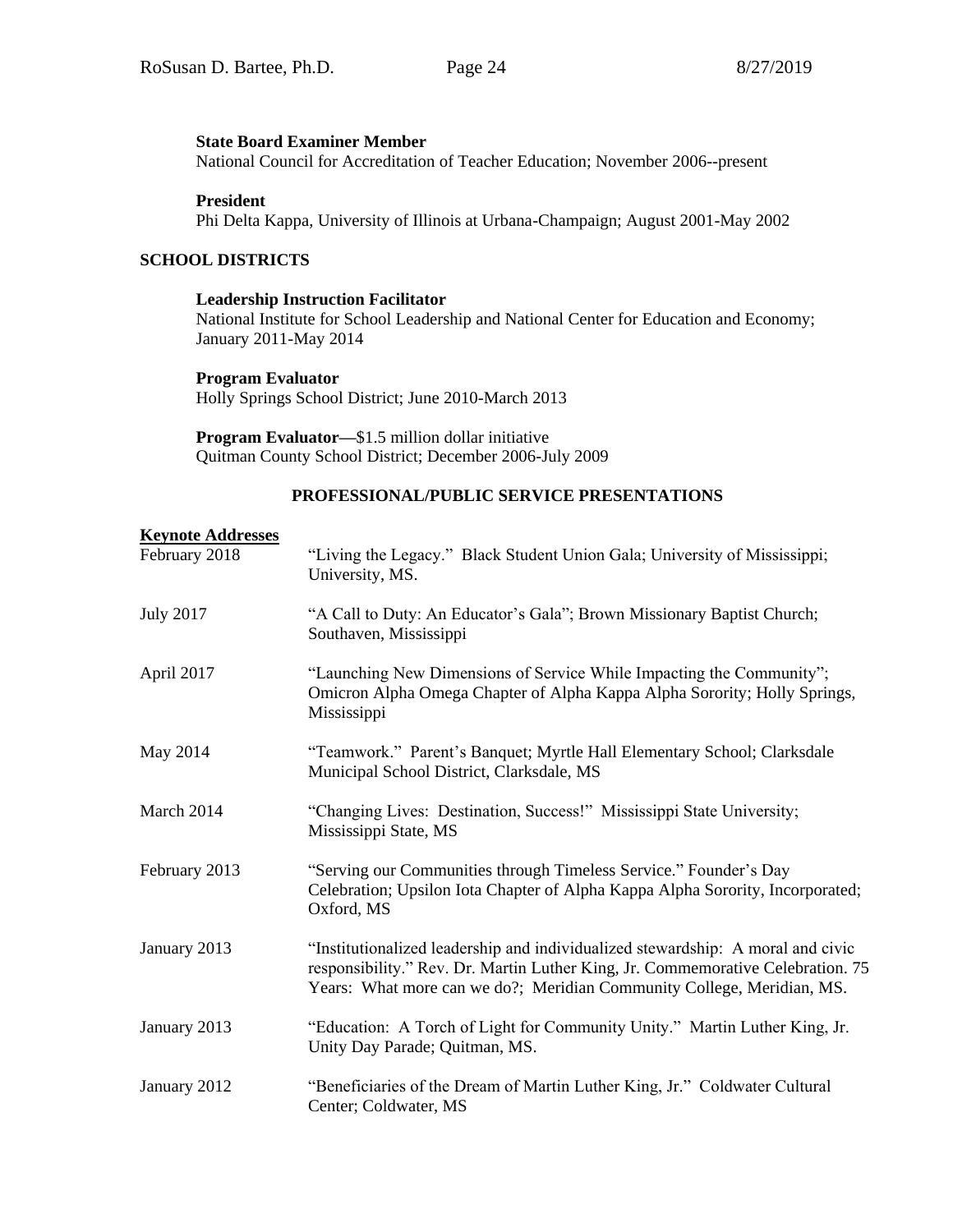| "Gifted to Serve: An Inconvenient Truth." Christian Education Conference;<br>Second Baptist Church; Oxford, MS                                                                                                           |
|--------------------------------------------------------------------------------------------------------------------------------------------------------------------------------------------------------------------------|
| "Regifting a New Generation." IMAGE Program Annual Awards' Banquet;<br>University of Mississippi; University, MS                                                                                                         |
| "A Woman's World: Capitalizing on Leadership, Followership, and Stewardship<br>in Higher Education and Beyond." Women in Higher Education Mississippi<br>Network; Mississippi Gulf Coast Community College; Gulfport, MS |
| "Capitalizing on the currency of thinking, acting, and being." Humanities<br>Festival; Tougaloo College; Jackson, MS                                                                                                     |
| The Wealth of the Mind Expresses Itself in Riches; The Total Woman<br>Conference; Oxford Conference Center; Oxford, MS                                                                                                   |
| Interconnected of education and life's purpose. Ronald E. McNair Post-<br>baccalaureate Banquet; University of Mississippi, University, Misssissippi                                                                     |
| "Living life on purpose: 3Ws and 1Hs." Teen Conference; Southern Christian<br>Services for Children and Youth and Mississippi Department of Human Services;<br>Jackson, Mississippi.                                     |
| "Intersection of Capital and Education within culture, community and<br>connections"; Kappa Delta Pi International Honor Society in Education Initiation<br>Ceremony; School of Education, University of Mississippi     |
| "Education and spirituality in the 21 <sup>st</sup> century"; New Mount Zion Baptist Church;<br>Shubuta, MS                                                                                                              |
| "Understanding education and what it means today"; Mount Pleasant Baptist<br>Church; Alexandria, VA                                                                                                                      |
| "Education as wisdom, knowledge, and effective leadership"; Clear Creek Baptist<br>Church; Oxford, MS                                                                                                                    |
| "Why must the thirst for education not be quenched?" Jeffrie Chapel Missionary<br>Baptist Church; Abbeville, MS                                                                                                          |
| "Revisiting the legacy of Mary McLeod Bethune and education in the twenty-first<br>century;" St. Matthew Baptist Church; Shubuta, MS                                                                                     |
|                                                                                                                                                                                                                          |
| "From Pasture to the Palace: Moving up the Corporate Ladder while Managing<br>Office Politics; Cade Chapel Church, Jackson, MS                                                                                           |
|                                                                                                                                                                                                                          |

February 2010 "School-University Partnerships." University of Pennsylvania/Graduate School of Education Roundtable; Philadelphia, PA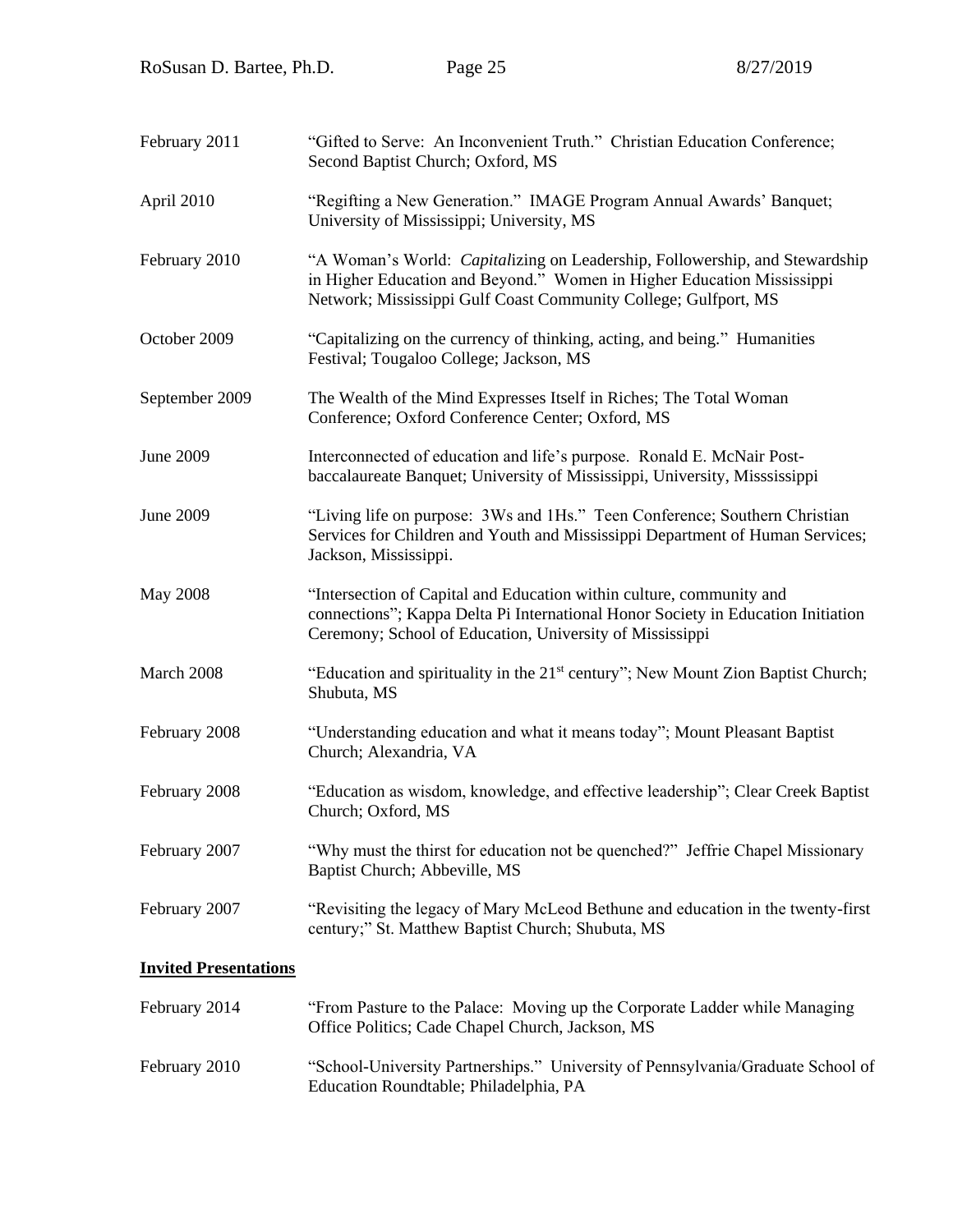| RoSusan D. Bartee, Ph.D. | Page 26                                                                                                                                                                                                                        | 8/27/2019 |
|--------------------------|--------------------------------------------------------------------------------------------------------------------------------------------------------------------------------------------------------------------------------|-----------|
| January 2010             | "Moving from culture to capital: Reconceptualizing closing the achievement gap<br>as a skill and art." Annual Leadership and Laymen's Summit Conference; Holy<br>Redeemer Christian Academy; Milwaukee, WI                     |           |
| November 2009            | "Using cultural differences as capital to improve the educational outcomes<br>for students of diverse backgrounds." Batesville Job Corps; Batesville, MS                                                                       |           |
| March 2008               | "Capitalizing on the educational experience through culture, community, and<br>connections." Mississippi Alliance for Minority Participation; University of<br>Mississippi; University, MS                                     |           |
| February 2008            | "Can you judge a book by its cover?" National Council of Negro Women-<br>Clarke County Section; Quitman, MS                                                                                                                    |           |
| December 2005            | "The Reading First Teacher Education Network (RFTEN): Institutional<br>importance, implementation, and implications toward closing the achievement<br>gap." Working Conference for HBCUs and ETS: Atlanta, GA.                 |           |
| April 2005               | "Bamboozled: The destruction of the educated Negro." National Coalition on<br>Black Civic Participation; Washington, DC.                                                                                                       |           |
| December 2004            | "The role of higher education in fostering 21 <sup>st</sup> century skills." The National<br>Research Council; Washington, DC.                                                                                                 |           |
| October 2004             | "A Mellon fellow's post graduate and undergraduate experiences." United Negro<br>College Fund/Mellon Mentors and Coordinator's Conference; Gulfport,<br>Mississippi.                                                           |           |
| May 2004                 | "Implications of capital in desegregated and integrated schools for African<br>Americans." Western States Black Republican Convention; Kansas City, Kansas                                                                     |           |
| March 2004               | "School choice or choiced schools: No Child Left Behind (NCLB) and the<br>achievement gap." Mellon Mays Conference; Andrew W. Mellon Foundation and<br>the Social Science Research Council, City University of New York (CUNY) |           |
| October 2003             | "From the BA to the PhD: Navigating the academic pipeline." United Negro<br>College Fund/Mellon Mentors and Coordinator's Conference; Norfolk, Virginia.                                                                       |           |
| September 2003           | "African American student achievement." Congressional Black Caucus Annual<br>Legislative Conference; Washington, DC.                                                                                                           |           |
|                          |                                                                                                                                                                                                                                |           |

- March 2003 "Underrepresented minorities in the academy: Understanding the career attainment process." Minority Access Panel Meeting; Chicago, Illinois.
- June 1999 "Mellon fellows in the new millennium: Enhancing academic diversity." Panel Discussant, Social Science Research Council Summer Conference; Brown University, Providence, Rhode Island.

# **PROFESSIONAL DEVELOPMENT AND TRAINING**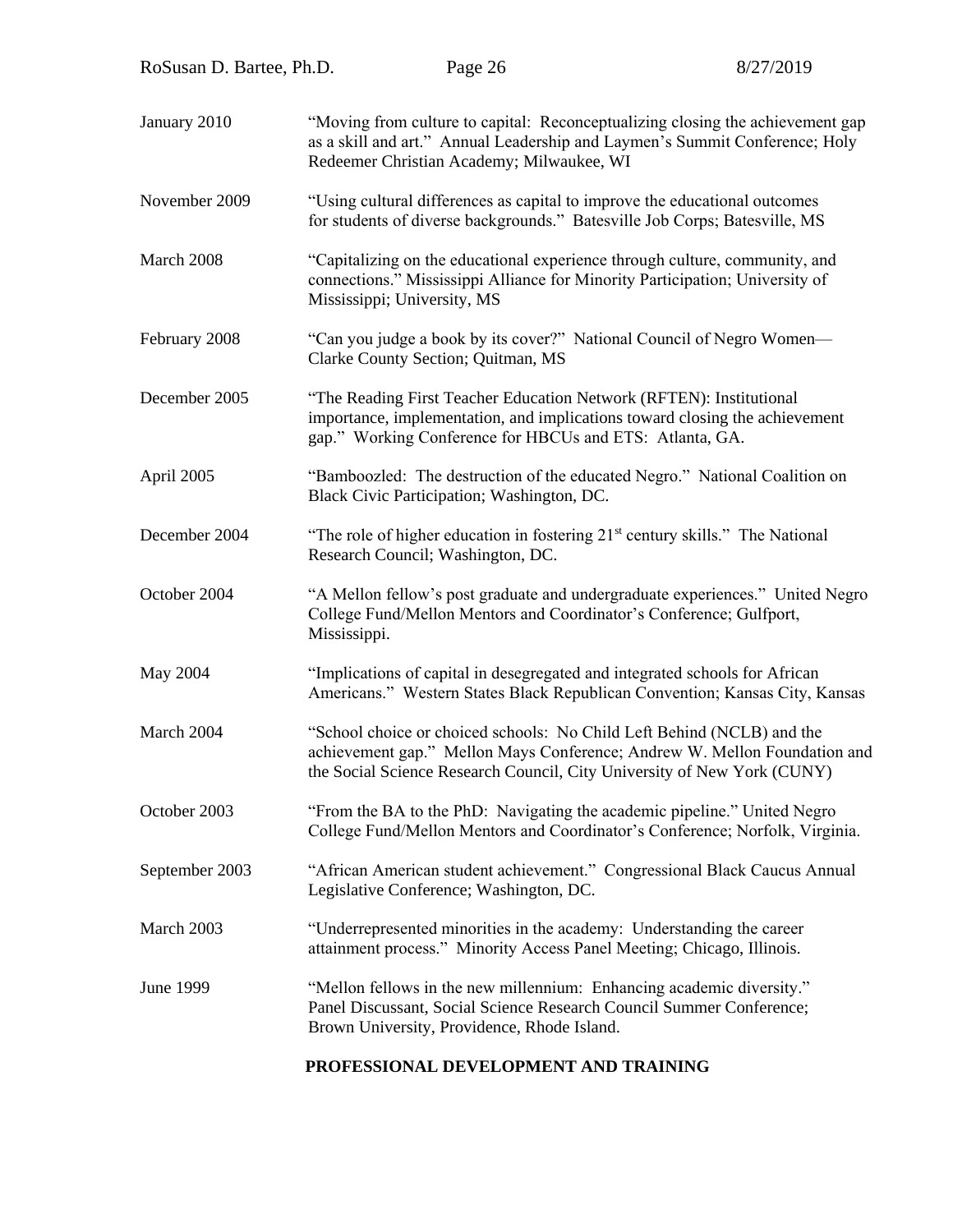American Association of Colleges of Teacher Education (AACTE) Leadership Academy; Pittsburgh, Pennsylvania, July 2019

Institute for Academic Leadership; Department Chairs Workshop Florida State University; Howie-in-the-Hills, Florida; October 2018 and June 2019

Education Policy Fellowship Program; John C. Stennis Institute of Government; Mississippi State University; October 2017

National Institute for School Leadership, November 2010

Zocklein & Associates Grant Writing Workshop, December 2005

YWCA Institute for Political Leadership; March 2000

# **GRANT FUNDED INITIATIVES**

**NASA.** The funds of \$10,000 were procured to support degree completion efforts in the convening of a major conference hosted by the Office of Access and Success at the Association of Public and Land-grant Universities; June 2016.

**USA Funds (now referred to as Strada Education Network).** The funds of \$10,000 were procured to support degree completion efforts in the convening of a major conference hosted by the Office of Access and Success at the Association of Public and Land-grant Universities; June 2016.

**Lumina Foundation**. The funds of \$7500.00 were procured to support degree completion efforts (\$5000.00) and diversity efforts (\$2500.00) in the convening of administrators, faculty, and related stakeholders at major conferences hosted by the Office of Access and Success at the Association of Public and Land-grant Universities; June and July 2016.

**Educational Testing Service**. The funds of \$5000.00 were procured to support degree completion efforts in the convening of administrators, faculty, and related stakeholders at a major conference hosted by the Office of Access and Success at the Association of Public and Land-grant Universities; June 2016.

**National Science Foundation.** Principal Investigator. The funds of \$49,000 were awarded for a seminar to address the advancement of faculty of color in engineering to the rank of Professor and expose undergraduate students of color in engineering to the expectations of graduate school; May 2015.

**USA Funds (now referred to as Strada Education Network).** The funds of \$25,000 were procured for the Association of Public and Land-grant Universities to support institutional advancement efforts of recognizing distinguished alumni from the 1890 universities in commemoration of the  $125<sup>th</sup>$  anniversary; October 2015.

**Educational Leaders Symposium.** The funds of \$15,000 (in-kind contributions included) were procured to support the Education Leaders Symposium which focused on advancing collaborative efforts between the university, schools, and broader community; November 2013.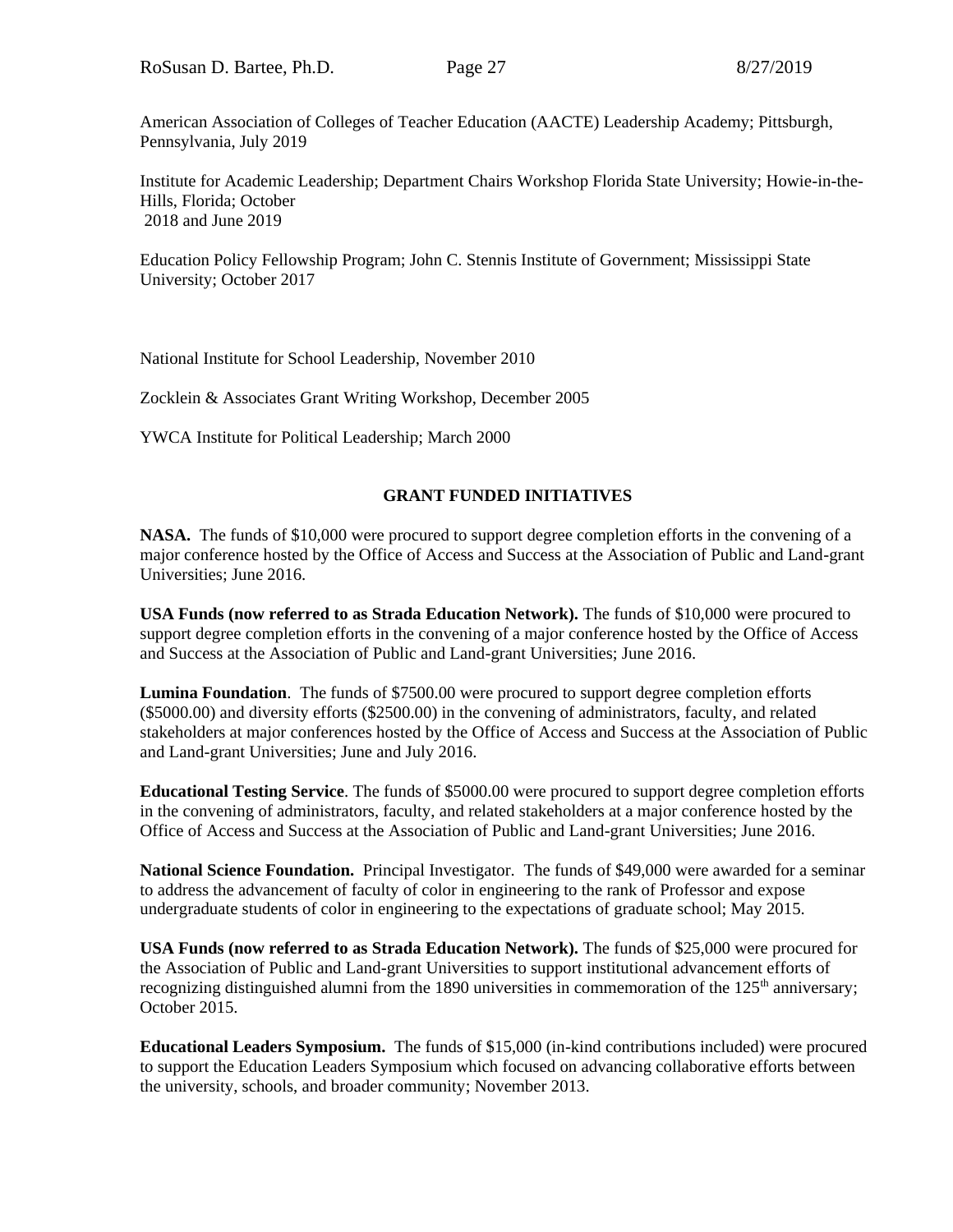**University of Mississippi's Office of Research and Sponsored Programs.** The funds of \$1500.00 supported international travel to Tanzania, Africa to conduct a research project on the role of human capital for domestic and foreign educational contexts; September 2010.

**University of Mississippi's Provost Office.** The funds of \$16,400.00 supported the hosting of a National Educational Policy Forum as one of the activities adjoining the 2008 Presidential Debate at the University of Mississippi; May 2008-September 2008

**Phil Hardin Foundation.** The funds of \$12,900.00 supported the hosting of a National Educational Policy Forum as one of the activities adjoining the 2008 Presidential Debate at the University of Mississippi; June 2008-September 2008

**University of Mississippi's Provost Office.** The funds of \$3995.00 supported my participation as a Faculty Fellow with the Washington Center for Internships and Academic Seminars. August 2008.

**Office of Research and Sponsored Programs Travel Grant.** The funds of \$200 supported travel to a professional conference; April 2007.

**Phi Delta Kappa Research Mini Grant**. Funded by the local chapter at the University of Illinois at Urbana-Champaign for \$1500. The funds supported research activities related to the implications of desegregated schooling in a small city; January 2000-May 2000.

**James D. Anderson Travel Grant**. Funded by the Department of Educational Policy Studies at the University of Illinois at Urbana-Champaign for \$300. The funds supported conference-related expenditures; April 2000.

### **HONORS AND AWARDS**

| 2018 | Institutions of Higher Learning Excellence in Diversity Award; Mississippi Institutions of |
|------|--------------------------------------------------------------------------------------------|
|      | Higher Learning and the University of Mississippi                                          |
| 2017 | Mississippi's Education Policy Fellow; Mississippi State University's John C. Stennis      |
|      | Institute of Government and Community Develop, Research and Curriculum Unit and            |
|      | Office of Research and Economic Development and Institute for Educational Leadership       |
|      | in Washington, DC                                                                          |
| 2013 | Top 40/Under 40 Mississippi; The Mississippi Business Journal; Jackson, MS                 |
| 2013 | Distinguished Alumni Award; College of Education at the University of Illinois at          |
|      | Urbana-Champaign                                                                           |
| 2013 | Leadership Lafayette; Oxford-Lafayette Chamber of Commerce; Oxford, MS                     |
| 2012 | First African American Tenured Professor in Department of Leadership and Counselor         |
|      | Education; University, MS                                                                  |
| 2012 | Presidential Citation; Tougaloo College; Jackson, MS                                       |
| 2012 | Certificate of Commendation; Mayor of the City of Coldwater, MS; Coldwater, MS             |
| 2011 | Chancellor's Commission on the Status of Women Commendation; University of                 |
|      | Mississippi                                                                                |
| 2010 | Who's Who in Black Mississippi                                                             |
| 2008 | Faculty Fellow; The Washington Center for Internships and Academic Seminars,               |
|      | Washington, DC                                                                             |
| 2008 | Who's Who Among Executives and Professionals                                               |
| 2008 | Outstanding Researcher of the Year; School of Education, University of Mississippi         |
| 2008 | Who's Who of American Women                                                                |
| 2007 | Nominated for the Gustavus Meyers Center Book Award (School Matters book)                  |
|      |                                                                                            |